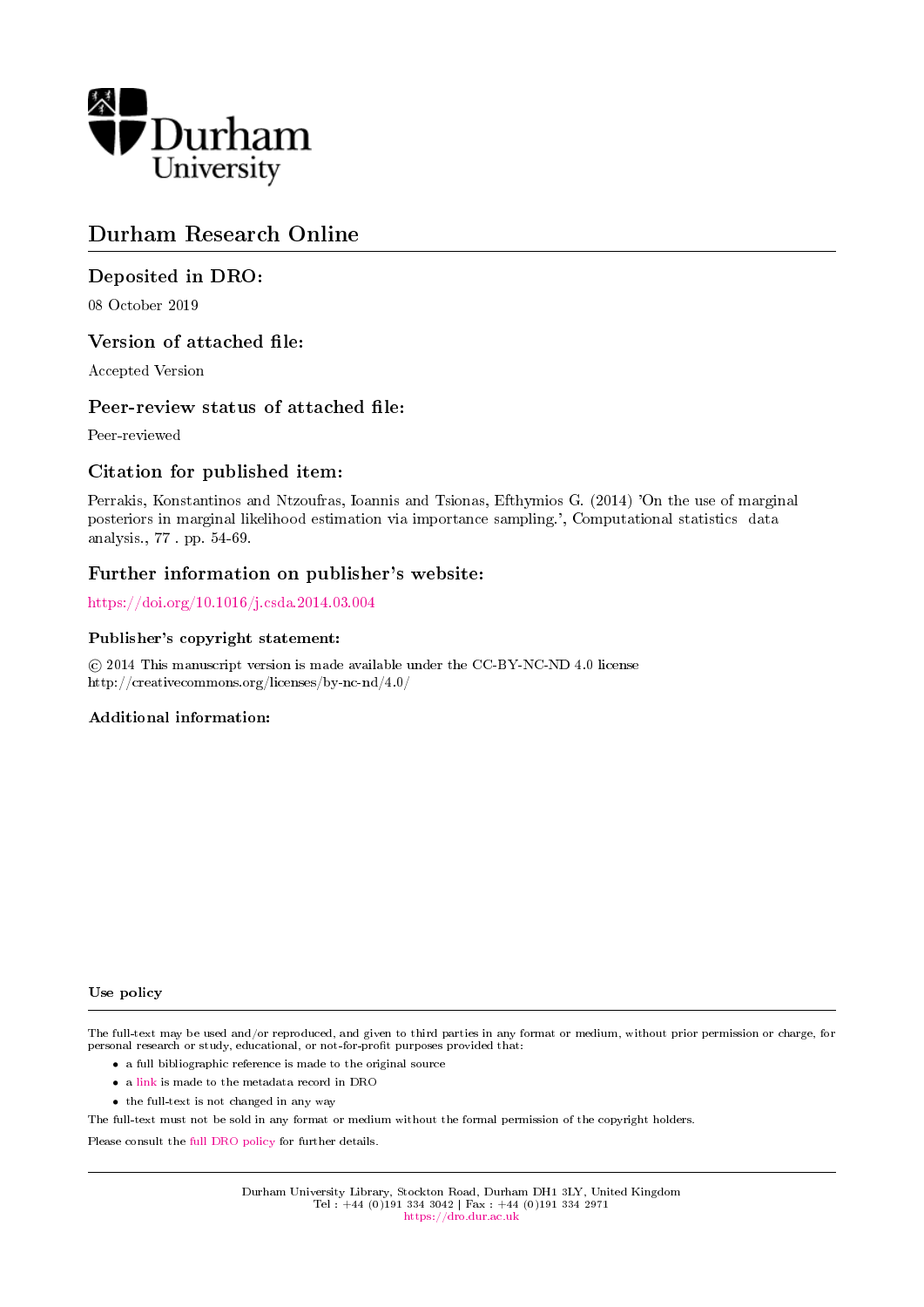# On the use of marginal posteriors in marginal likelihood estimation via importance sampling

Konstantinos Perrakis<sup>1</sup>, Ioannis Ntzoufras<sup>1</sup> and Efthymios G. Tsionas<sup>2</sup>

 $1$ Department of Statistics, Athens University of Economics and Business, Greece <sup>2</sup>Department of Economics, Athens University of Economics and Business, Greece

#### Abstract

We investigate the efficiency of a marginal likelihood estimator where the product of the marginal posterior distributions is used as an importance sampling function. The approach is generally applicable to multi-block parameter vector settings, does not require additional Markov Chain Monte Carlo (MCMC) sampling and is not dependent on the type of MCMC scheme used to sample from the posterior. The proposed approach is applied to normal regression models, finite normal mixtures and longitudinal Poisson models, and leads to accurate marginal likelihood estimates.

Keywords: Finite normal mixtures, importance sampling, marginal posterior, marginal likelihood estimation, random effect models, Rao-Blackwellization

### 1 Introduction

The problem of estimating the marginal likelihood has received considerable attention during the last two decades. The topic is of importance in Bayesian statistics as it is associated with the evaluation of competing hypotheses or models via Bayes factors and posterior model odds. Consider, briefly, two competing models  $M_1$  and  $M_2$  with corresponding prior probabilities  $\pi(M_1)$  and  $\pi(M_2) = 1 - \pi(M_1)$ . After observing a data vector y, the evidence in favour of  $M_1$  (or against  $M_2$ ) is evaluated through the odds of the posterior model probabilities  $p(M_1|\mathbf{y})$  and  $p(M_2|\mathbf{y})$ , that is,

$$
\frac{p(M_1|\mathbf{y})}{p(M_2|\mathbf{y})} = \frac{m(\mathbf{y}|M_1)}{m(\mathbf{y}|M_2)} \times \frac{\pi(M_1)}{\pi(M_2)}.
$$

The quantity  $B_{12} = m(\mathbf{y}|M_1)/m(\mathbf{y}|M_2)$  is the ratio of the marginal likelihoods or prior predictive distributions of  $M_1$  and  $M_2$  and is called the Bayes factor of  $M_1$  versus  $M_2$ . The Bayes factor can also be interpreted as the ratio of the posterior odds to the prior odds. When  $M_1$  and  $M_2$  are assumed to be equally probable a-priori, the Bayes factor is equal to the posterior odds.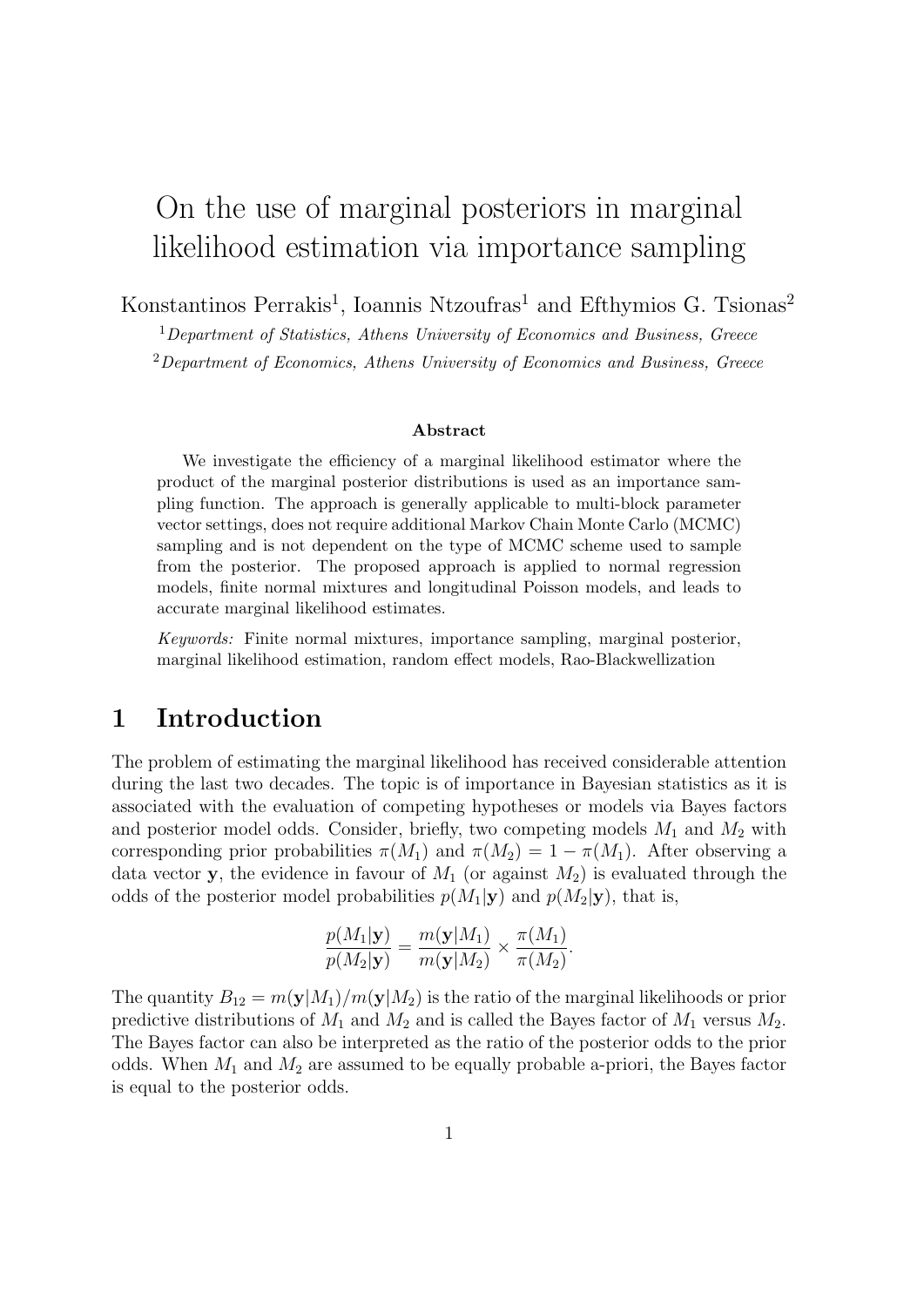The marginal likelihood of a given model  $M_k$  associated with a parameter vector  $\theta_k$  is essentially the normalizing constant of the posterior  $p(\theta_k|\mathbf{y}, M_k)$ , obtained by integrating the likelihood function  $l(\mathbf{y}|\boldsymbol{\theta}_k, M_k)$  with respect to the prior density  $\pi(\boldsymbol{\theta}_k|M_k)$ , i.e.

$$
m(\mathbf{y}|M_k) = \int l(\mathbf{y}|\boldsymbol{\theta}_k, M_k) \pi(\boldsymbol{\theta}_k|M_k) d\boldsymbol{\theta}_k.
$$
 (1)

The integration in (1) may be evaluated analytically for some elementary cases. Most often, it is intractable thus giving rise to the marginal likelihood estimation problem. Numerical integration methods can be used as an approach to the problem, but such techniques are of limited use when sample sizes are moderate to large or when vector  $\theta_k$  is of large dimensionality. In addition, the simplest Monte Carlo (MC) estimate, which is given by

$$
\widehat{m}(\mathbf{y}|M_k) = N^{-1} \sum_{n=1}^{N} l(\mathbf{y}|\boldsymbol{\theta}_k^{(n)}, M_k),
$$
\n(2)

using draws  $\{\boldsymbol{\theta}_k^{(n)}\}$  $\{k}^{(n)}$ :  $n = 1, 2, ..., N$  from the prior distribution is extremely unstable when the posterior is concentrated in relation to the prior. This scenario is frequently met in practice when flat, low-information prior distributions are used to express prior ignorance. A detailed discussion regarding Bayes factors and marginal likelihood estimation is provided by Kass and Raftery (1995).

It is worth noting that the problem of estimating (1) can be bypassed by considering model indicators as unknown parameters. This option has been investigated by several authors (e.g. Green, 1995, Carlin and Chib, 1995, Dellaportas et al., 2002) who introduce MCMC algorithms which sample simultaneously over parameter and model space and deliver directly posterior model probabilities. However, implementation of these methods can get quite complex since they require enumeration of all competing models and specification of tuning constants or "pseudopriors" (depending upon approach) in order to ensure successful mixing in model space. Moreover, since these methods focus on the estimation of posterior model probabilities, accurate estimation of the marginal likelihoods and/or Bayes factors will not be feasible in the cases where a dominating model exists in the set of models under consideration; tuning, following the lines of Ntzoufras et al. (2005), might be possible but is typically inefficient and time consuming.

In contrast, "direct" methods provide marginal likelihood estimates by utilizing the posterior samples of separate models. These methods are usually simpler to implement and are preferable in practice when the number of models under consideration is not large, namely when it is practically feasible to obtain a posterior sample for each of the competing models. Work along these lines includes the Laplace-Metropolis method (Lewis and Raftery, 1997), the harmonic-mean and the prior/posterior mixture importance sampling estimators (Newton and Raftery, 1994), bridge-sampling methods (Meng and Wong, 1994), candidate's estimators for Gibbs sampling (Chib, 1995) and Metropolis-Hastings sampling (Chib and Jeliazkov, 2001), annealed importance sampling (Neal, 2001), importance-weighted marginal density estimators (Chen, 2005)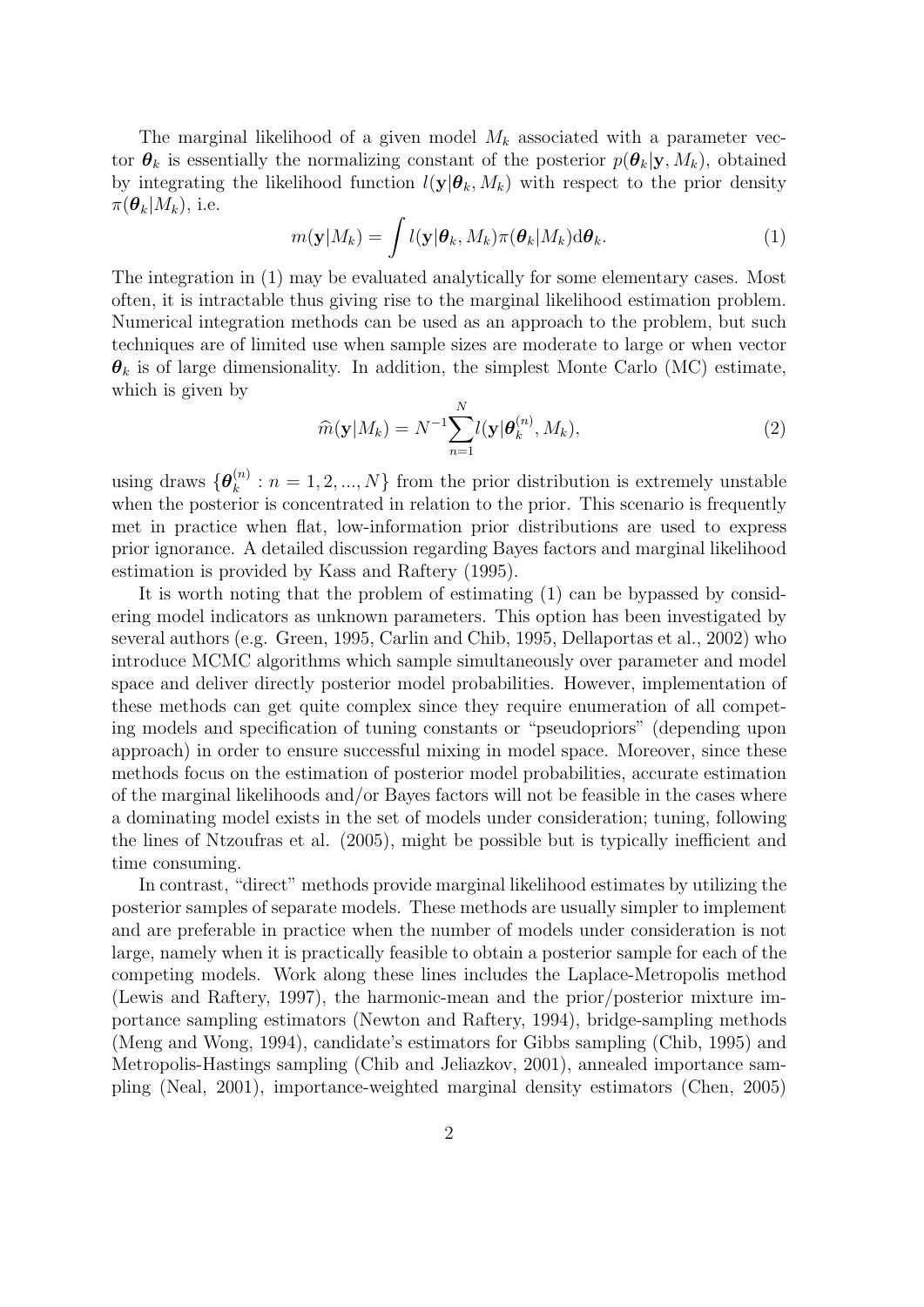and nested sampling approaches (Skilling, 2006). More recently, Raftery et al. (2007) presented a stabilized version of the harmonic-mean estimator, while Friel and Pettitt (2008) and Weinberger (2012) proposed new approaches based on power posteriors and Lebesgue integration theory, respectively. It is worth mentioning that Bayesian evidence evaluation is also of particular interest in the astronomy literature where nested sampling is commonly used for marginal likelihood estimation (e.g. Feroz et al., 2009; Feroz et al., 2011). Recent reviews comparing popular methods based on MCMC sampling can be found in Friel and Wyse (2012) as well as in Ardia et al. (2012). Alternative approaches for marginal likelihood estimation include sequential Monte Carlo (Del Moral et al., 2006) and variational Bayes (Parise and Welling, 2007) methods.

In this paper we propose using the marginal posterior distributions on importance sampling estimators of the marginal likelihood. The proposed approach is particularly suited for the Gibbs sampler, but it is also feasible to use for other types of MCMC algorithms. The estimator can be implemented in a straightforward manner and it can be extended to multi-block parameter settings without requiring additional MCMC sampling apart from the one used to obtain the posterior sample.

The remainder of the paper is organized as follows. The proposed estimator and its variants are discussed in Section 2. In Section 3 the method is applied to normal regression models, to finite normal mixtures and also to hierarchical longitudinal Poisson models. Concluding remarks are provided in Section 4.

### 2 The proposed estimator

In the following we first introduce the proposed estimator in a two block setting. The more general multi-block case is considered next, explaining why the estimator will be useful in such cases. We further present details concerning the implementation of the proposed approach when the model formulation includes latent variables or nuisance parameters that are not of prime interest for model inference. The section continues with a description of the different estimation approaches of the posterior marginal distributions used as importance functions. We conclude with a note on a convenient implementation of the estimator for models where the posterior distribution becomes invariant under competing diffuse priors and brief remarks about the calculation of numerical standard errors. In the remaining of the paper, the dependence to the model indicator  $M_k$  (introduced in the previous section) is eliminated for notational simplicity.

#### 2.1 Introducing the estimator in a two-block setting

Let us consider initially the 2-block setting where  $l(y|\theta, \phi)$  is the likelihood of the data conditional on parameter vectors  $\boldsymbol{\theta} = (\theta_1, \theta_2, ..., \theta_p)^T$  and  $\boldsymbol{\phi} = (\phi_1, \phi_2, ..., \phi_q)^T$ , which can be either independent, i.e.  $\pi(\theta, \phi) = \pi(\theta)\pi(\phi)$ , or dependent, e.g.  $\pi(\theta, \phi) =$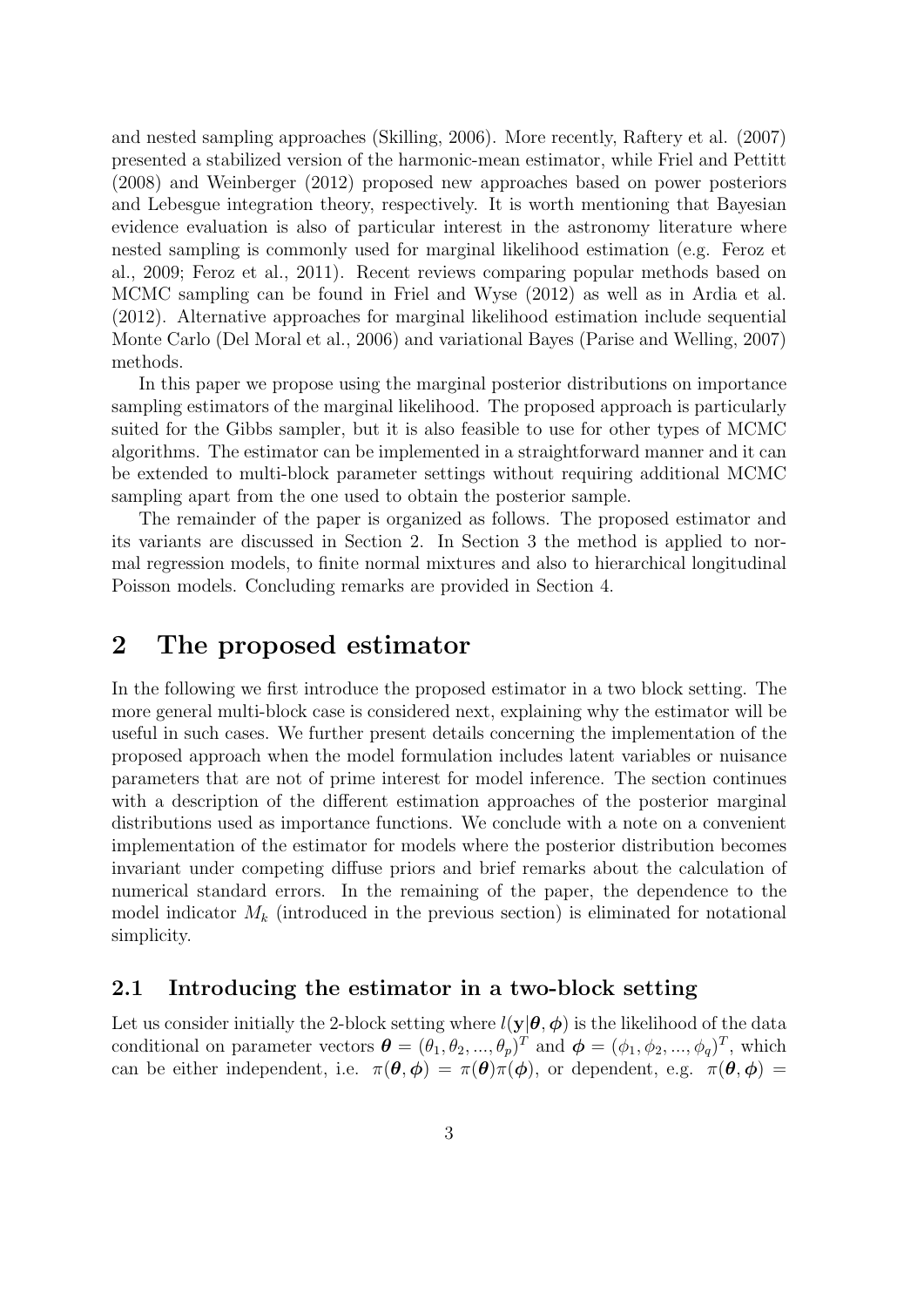$\pi(\theta|\phi)\pi(\phi)$ , a-priori. In general, one can improve the estimator in (2) by introducing a proper importance sampling density g and then calculate the marginal likelihood as an expectation with respect to  $q$  instead of the prior, i.e.

$$
m(\mathbf{y}) = \int \frac{l(\mathbf{y}|\boldsymbol{\theta}, \boldsymbol{\phi})\pi(\boldsymbol{\theta}, \boldsymbol{\phi})}{g(\boldsymbol{\theta}, \boldsymbol{\phi})} g(\boldsymbol{\theta}, \boldsymbol{\phi}) d(\boldsymbol{\theta}, \boldsymbol{\phi}) = \mathrm{E}_g \left[ \frac{l(\mathbf{y}|\boldsymbol{\theta}, \boldsymbol{\phi})\pi(\boldsymbol{\theta}, \boldsymbol{\phi})}{g(\boldsymbol{\theta}, \boldsymbol{\phi})} \right]
$$

This quantity can be easily estimated as

$$
\widehat{m}(\mathbf{y}) = N^{-1} \sum_{n=1}^{N} \frac{l(\mathbf{y}|\boldsymbol{\theta}^{(n)}, \boldsymbol{\phi}^{(n)})\pi(\boldsymbol{\theta}^{(n)}, \boldsymbol{\phi}^{(n)})}{g(\boldsymbol{\theta}^{(n)}, \boldsymbol{\phi}^{(n)})},
$$

where  $\boldsymbol{\theta}^{(n)}$  and  $\boldsymbol{\phi}^{(n)}$ , for  $n = 1, 2, ..., N$ , are draws from g. Theoretically, an ideal importance sampling density is proportional to the posterior. In practice, we seek densities which are similar to the posterior and easy to sample from.

Given this consideration, we propose to use the product of the marginal posterior distributions as importance sampling density, i.e.  $g(\theta, \phi) \equiv p(\theta|\mathbf{y})p(\phi|\mathbf{y})$ . Under this approach

$$
m(\mathbf{y}) = \int \int \frac{l(\mathbf{y}|\boldsymbol{\theta}, \boldsymbol{\phi})\pi(\boldsymbol{\theta}, \boldsymbol{\phi})}{p(\boldsymbol{\theta}|\mathbf{y})p(\boldsymbol{\phi}|\mathbf{y})} p(\boldsymbol{\theta}|\mathbf{y})p(\boldsymbol{\phi}|\mathbf{y}) d\boldsymbol{\theta} d\boldsymbol{\phi},
$$

which yields the estimator

$$
\widehat{m}(\mathbf{y}) = N^{-1} \sum_{n=1}^{N} \frac{l(\mathbf{y}|\boldsymbol{\theta}^{(n)}, \boldsymbol{\phi}^{(n)})\pi(\boldsymbol{\theta}^{(n)}, \boldsymbol{\phi}^{(n)})}{p(\boldsymbol{\theta}^{(n)}|\mathbf{y})p(\boldsymbol{\phi}^{(n)}|\mathbf{y})}.
$$
\n(3)

.

Note that the only twist in (3) is that the draws  $\boldsymbol{\theta}^{(n)}$  and  $\boldsymbol{\phi}^{(n)}$ , for  $n = 1, 2, ..., N$ , are draws from the marginal posteriors  $p(\theta|\mathbf{y})$  and  $p(\phi|\mathbf{y})$  and not from the joint posterior  $p(\theta, \phi | \mathbf{y})$ . In most cases the marginal posterior distributions will not be known, nevertheless, this does not constitute a major obstacle neither for sampling from the marginal posteriors nor for calculating the marginal probabilities which appear in the denominator of (3); the former issue is discussed here, the latter is handled in Section 2.4.

It is straightforward to see that the product marginal posterior is the optimal importance sampling density when  $\theta$  and  $\phi$  are independent a-posteriori, since in this case  $p(\theta|y)p(\phi|y) = p(\theta, \phi|y)$  leading to the zero-variance estimator. Although posterior independence is not frequently met in practice, the product marginal posterior can serve as a good approximation to the joint posterior even if  $\theta$  and  $\phi$  are not completely independent a-posteriori. First, it has exactly the same support as the joint posterior. Second, the blocking of the parameters can be such that the parameter blocks are close to orthogonal regardless whether the elements within  $\theta$  and  $\phi$ are strongly correlated. Furthermore, appropriate reparameterizations can be used in order to form parameter blocks which are orthogonal or close to orthogonal (see e.g. Gilks and Roberts, 1996). Moreover, in generalized linear models the augmentation scheme of Ghosh and Clyde (2011) can be used to obtain orthogonal parameters.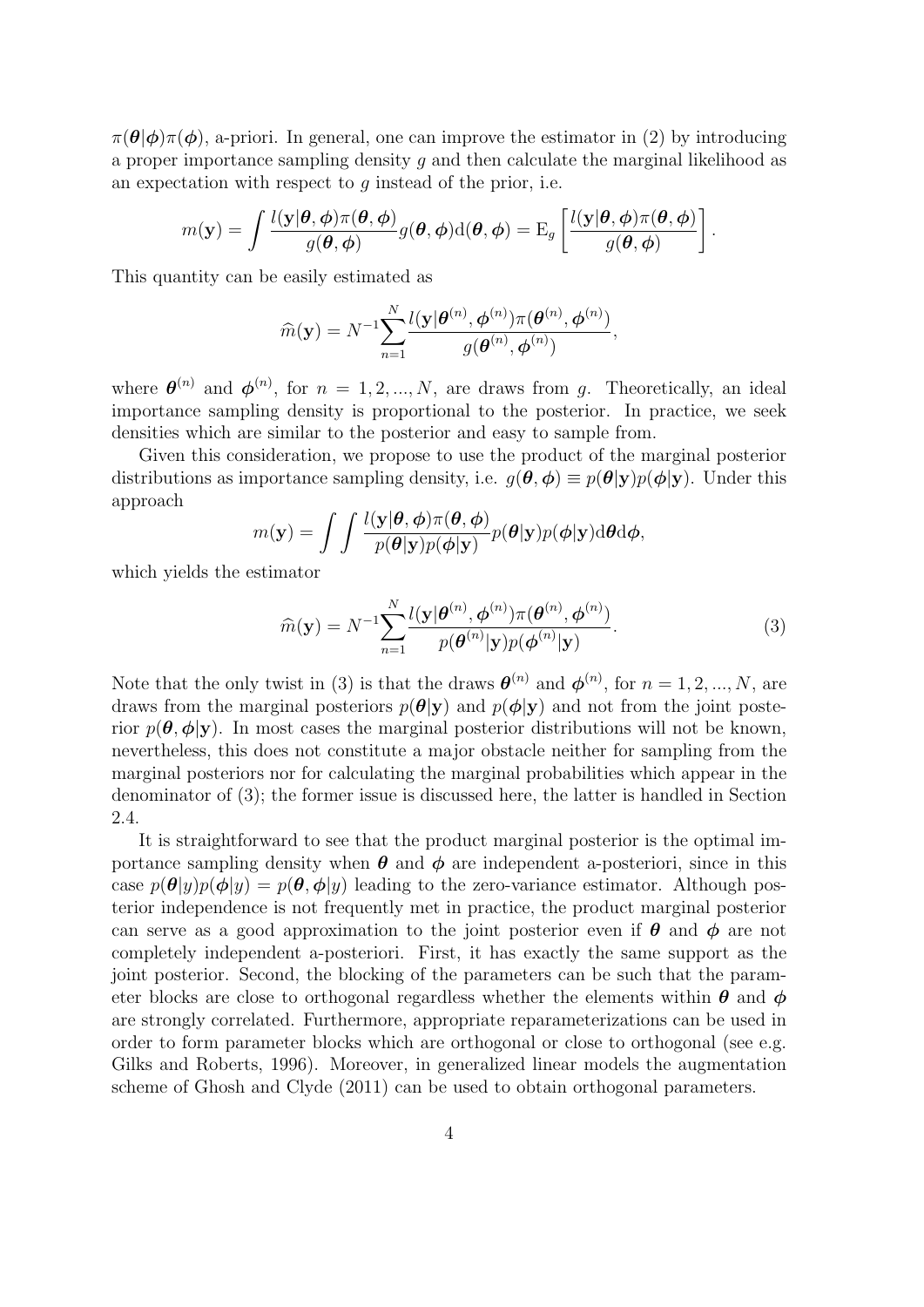It is worth noting that the estimator in (3) is similar to the Markov chain importance sampling approach described in Botev et al. (2012) and the marginal likelihood estimator proposed in Chan and Eisenstat (2013) based on the cross-entropy method. Botev et al. (2012) show that the product of the marginals is the best importance sampling density – in the sense of minimizing the Kullback-Leibler divergence with respect to the zero-variance importance sampling density – among all product form importance sampling densities, given that the zero-variance density is also decomposable in product form. Similarly, Chan and Eisenstat (2013) locate the importance sampling density minimizing Kullback-Leibler divergence with respect to block-independent factorizations of the joint posterior from distributions belonging to the same parametric families as the priors. The approach presented here differentiates from the above estimators since we consider directly the marginal posteriors and "manipulate" the joint MCMC sample in order to construct marginal samples, thus avoiding further importance sampling and leaving estimation of marginal densities as the main issue to deal with.

In general, marginal posterior samples can be obtained from any MCMC algorithm. The only problem is that a single MCMC chain corresponds to a sample from the joint distribution, with non-zero covariance between parameter blocks. One option is to use a different MCMC run for each block of parameters. In this case, one can calculate the estimator in (3) by using draws  $\boldsymbol{\theta}^{(n)}$ ,  $\boldsymbol{\phi}^{(n)}$  coming from two independent MCMC samples of equal size  $N$ . Nevertheless, this approach can considerably increase the number of MCMC iterations, especially for a large number of parameter blocks. In addition, the approach is not economical in the sense that only N posterior draws are used from a total sample of 2N draws.

A simple and more efficient solution is to re-order a single MCMC chain in such a way that it does not correspond to a sample from the joint posterior distribution. This can be easily implemented by systematically permuting either the sampled values of  $\theta$  or those of  $\phi$ . For instance, consider one MCMC chain where the initial MCMC draws are indexed as  $\{\theta^{(n)}, \phi^{(n)} : n = 1, 2, ..., N_1, N_1 + 1, N_1 + 2, ..., N\}$  where  $N_1 =$  $N/2$ . Then, one can simply re-order the sample of  $\phi$  as  $\{\phi^{(n_1)}: n_1 = N_1 + 1, N_1 + \dots \}$  $2, ..., N, 1, 2, ..., N<sub>1</sub>$  and join the set of draws  $\{\boldsymbol{\theta}^{(n)}, \boldsymbol{\phi}^{(n_1)}\}$ , thus forming a sample of paired realizations from the distribution  $g(\theta, \phi) = p(\theta|\mathbf{y})p(\phi|\mathbf{y})$ . Obviously, when the paired sample has been formed, the distinction between the two sets of indices becomes irrelevant and a common index may be adopted as presented in equation (3). Reordering is trivial in implementation regardless of the number of parameter blocks; the only initial requirement is that the size of the final MCMC sample N must be dividable with the number of blocks, say  $B$ , so that  $B$  independent reorderings of the MCMC chain can be formed. This line of reasoning also holds for cases of multiple-chain MCMC sampling, which is a frequent MCMC strategy favoured mainly on the basis of MCMC convergence checks (e.g. Gelman and Rubin, 1992). For such cases, one can re-order the within-chain posterior samples in a similar manner to that previously described, and then form a joined sample from the multiple re-ordered chains.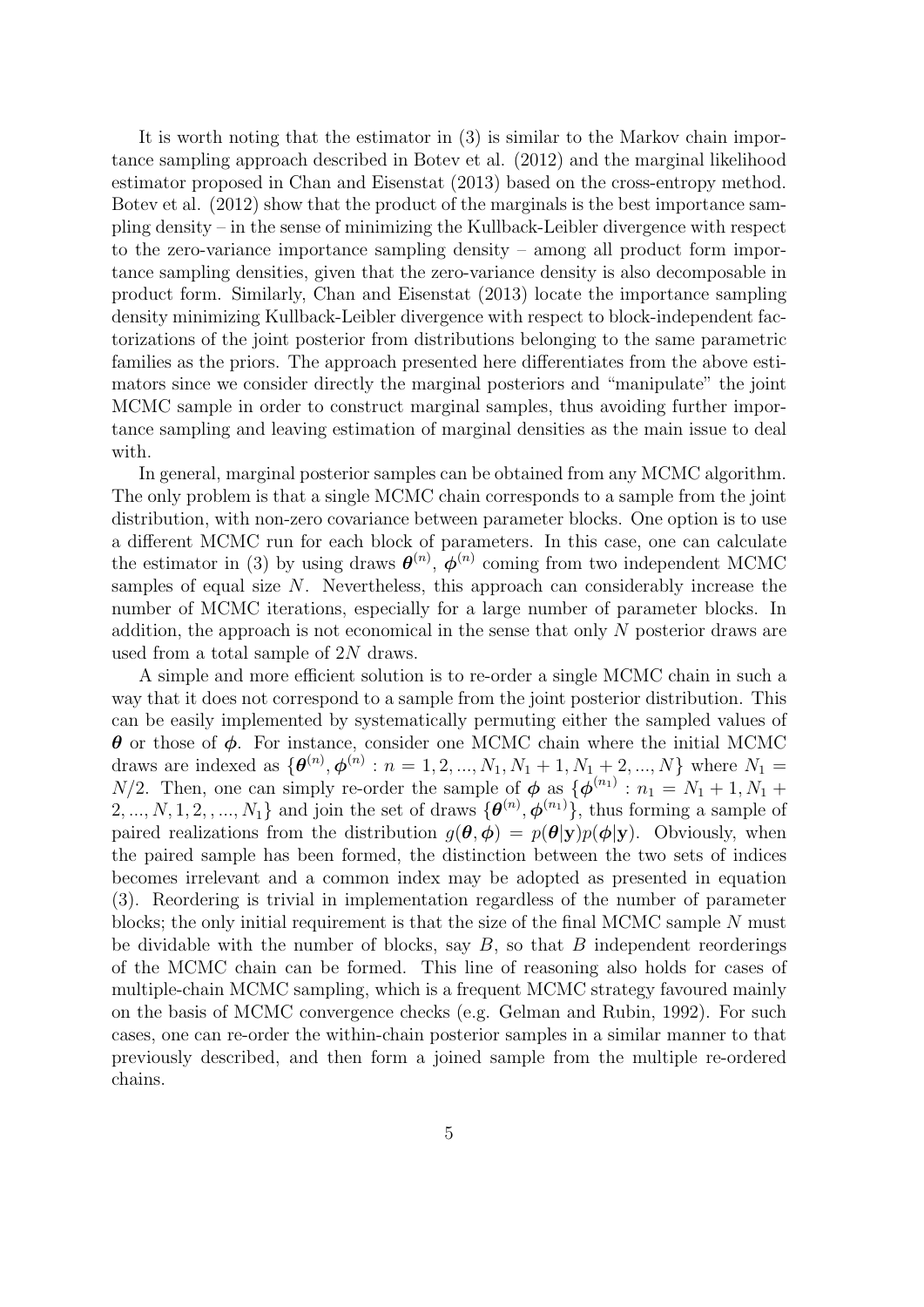Another, even simpler, alternative for removing correlations between marginal samples is to randomly permute each sample. Results using this approach will be similar to the above systematic re-ordering, except in extreme, unlikely cases where randomly permuted samples with non-zero sample correlation are generated by chance. Irrespective of the reorderding scheme used, for the remainder of this paper we use a common index n across parameter blocks, referring to joined independent block samples.

#### 2.2 Extension to multi-block settings

Generalization to multi-block hierarchical settings is straightforward. Consider B blocks  $\theta_1, \theta_2, ..., \theta_B$ ; in this case the product of the B marginal posteriors is used as importance sampling density and

$$
m(\mathbf{y}) = \int \ldots \int \frac{l(\mathbf{y}|\boldsymbol{\theta}_1, ..., \boldsymbol{\theta}_B)\pi(\boldsymbol{\theta}_1, ..., \boldsymbol{\theta}_B)}{\prod_{i=1}^B p(\boldsymbol{\theta}_i|\mathbf{y})} \prod_{i=1}^B p(\boldsymbol{\theta}_i|\mathbf{y}) \mathrm{d}\boldsymbol{\theta}_i,
$$

which yields the following estimator

$$
\widehat{m}(\mathbf{y}) = N^{-1} \sum_{n=1}^{N} \frac{l(\mathbf{y}|\boldsymbol{\theta}_{1}^{(n)},...,\boldsymbol{\theta}_{B}^{(n)})\pi(\boldsymbol{\theta}_{1}^{(n)},...,\boldsymbol{\theta}_{B}^{(n)})}{\prod_{i=1}^{B} p(\boldsymbol{\theta}_{i}^{(n)}|\mathbf{y})}.
$$
(4)

Note that the estimator in (4) may also refer to multiple unidimensional blocks where each parameter forms one block. The advantage of such an estimator raises from the fact that it is easy to construct good approximations of univariate marginal posterior distributions. On the other hand, any possible gain in the efficiency earned from the construction of good approximating densities for the marginal posteriors might be moderated by the use of an importance function which assumes overall independency. Therefore, the most efficient strategy is to choose blocks of minimal size constituted only by highly correlated parameters, which have at the same time weak between-block corrrelations. Of course, quite often the model design is such that this condition is already met, e.g. for reasons of efficient MCMC mixing. In addition, for cases of Gibbs sampling the natural blocking is the most convenient to use, since in such cases marginal posterior densities can be estimated accurately even for high-dimensional parameter blocks (see Section 2.4 for more details).

#### 2.3 Handling latent variables and nuisance parameters

Many hierarchical models include a block component u, usually not of main inferential interest, which is associated with a hyperparameter vector  $\omega$  through the relationship  $\pi(\mathbf{u},\boldsymbol{\omega}) = \pi(\mathbf{u}|\boldsymbol{\omega})\pi(\boldsymbol{\omega}).$  For instance, **u** may be a random effect vector or a latent vector used to facilitate posterior simulation through Gibbs sampling as in the data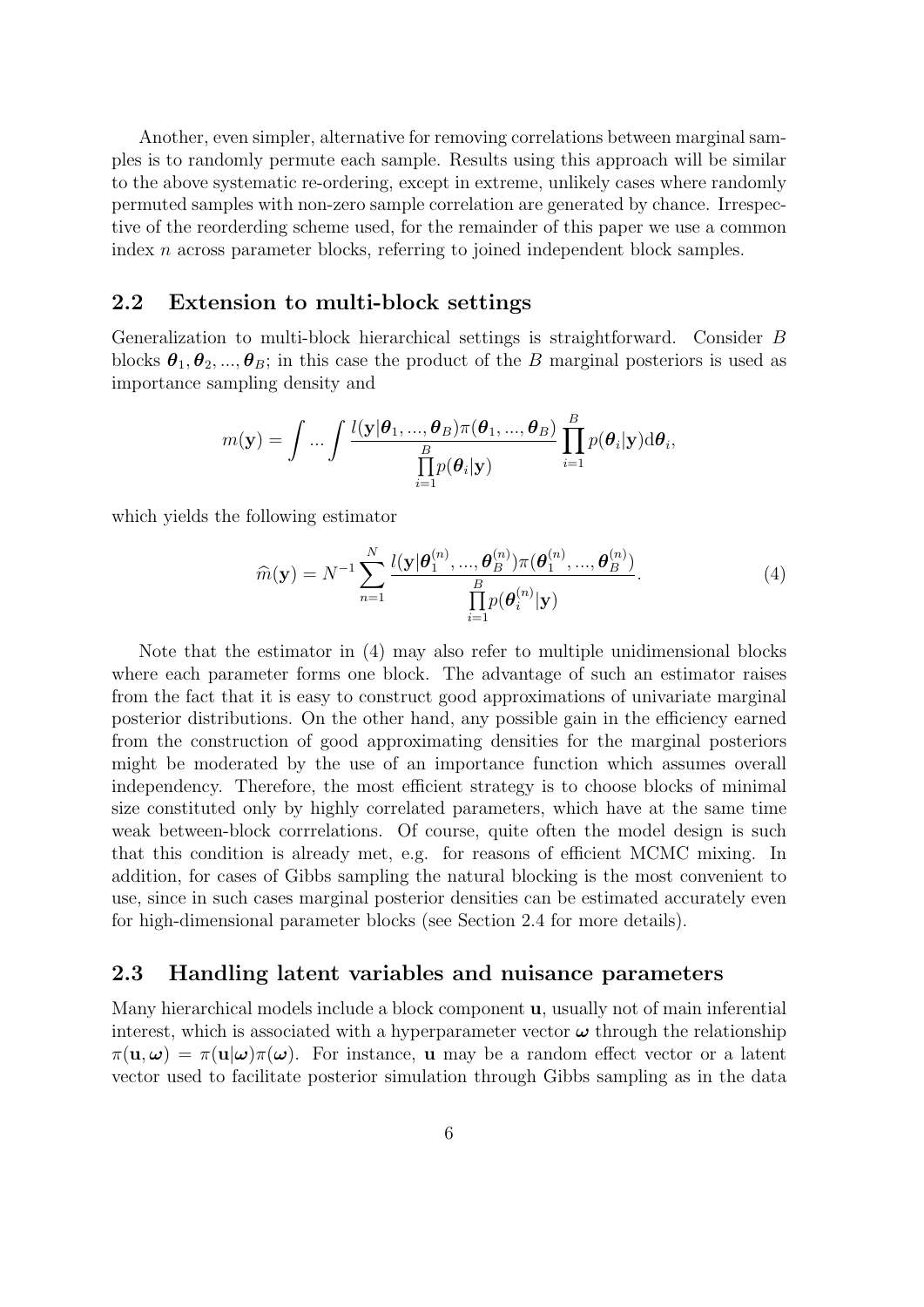augmentation setting introduced in Tanner and Wong (1987). In such cases inference usually focuses on the marginal sampling likelihood by integrating out u. For example, when there is only one parameter block  $\theta$ , the marginal sampling likelihood is  $l(\mathbf{y}|\boldsymbol{\theta}, \boldsymbol{\omega}) = \int l(\mathbf{y}|\boldsymbol{\theta}, \mathbf{u}) \pi(\mathbf{u}|\boldsymbol{\omega})d\mathbf{u}$ . In this case, a marginal likelihood estimate is obtained through equation (3), where  $\phi$  is simply replaced by  $\omega$ . The extension to the multi-block setting is essentially the same as in (4), only with the addition of  $\omega$ , specifically

$$
\widehat{m}(\mathbf{y}) = N^{-1} \sum_{n=1}^{N} \frac{l(\mathbf{y}|\boldsymbol{\theta}_{1}^{(n)},...,\boldsymbol{\theta}_{B}^{(n)},\boldsymbol{\omega}^{(n)})\pi(\boldsymbol{\theta}_{1}^{(n)},...,\boldsymbol{\theta}_{B}^{(n)})\pi(\boldsymbol{\omega}^{(n)})}{\prod_{i=1}^{B} p(\boldsymbol{\theta}_{i}^{(n)}|\mathbf{y})p(\boldsymbol{\omega}^{(n)}|\mathbf{y})}.
$$
(5)

Alternatively, there is also the option of working with the hierarchical likelihood and including u in the estimation process, i.e.

$$
\widehat{m}(\mathbf{y}) = N^{-1} \sum_{n=1}^{N} \frac{l(\mathbf{y}|\boldsymbol{\theta}_{1}^{(n)},...,\boldsymbol{\theta}_{B}^{(n)},\mathbf{u}^{(n)})\pi(\boldsymbol{\theta}_{1}^{(n)},...,\boldsymbol{\theta}_{B}^{(n)})\pi(\mathbf{u}^{(n)}|\boldsymbol{\omega}^{(n)})\pi(\boldsymbol{\omega}^{(n)})}{\prod_{i=1}^{B} p(\boldsymbol{\theta}_{i}^{(n)}|\mathbf{y})p(\mathbf{u}^{(n)}|\mathbf{y})p(\boldsymbol{\omega}^{(n)}|\mathbf{y})}.
$$
 (6)

The latter approach is less practical to implement as it requires evaluation of  $p(\mathbf{u}|\mathbf{y})$ . In addition, marginalization over **u** will in general lead to more precise marginal likelihood estimates due to scaling down the parameter space; see Vitoratou et al. (2013) for further details. Therefore, estimator (5) is overall preferable to estimator (6), except perhaps in cases where the likelihood in (5) is not available analytically and also estimation of  $p(\mathbf{u}|\mathbf{y})$  is easy to handle based on the methods discussed next.

#### 2.4 Estimating marginal posterior densities

As seen so far, the proposed approach is fairly simple to implement. The only remaining issue is the evaluation of the marginal posterior probabilities appearing in the denominators of estimators  $(3)$ – $(6)$ . Here we discuss some different approaches that can be adopted.

A first simple approach is to assume normality either directly or indirectly. Let us consider, for instance, the 2-block setting of Section 2.1 with parameter blocks **θ** and φ. Suppose, for instance, that **θ** relates to a vector of means or a vector of regression parameters. Then, for moderate to large sample sizes, a reasonable option is to assume that  $\theta|y \sim N(\bar{\theta}, \Sigma_{\theta})$ , where  $\bar{\theta}$  and  $\Sigma_{\theta}$  are the estimated posterior mean vector and variance-covariance matrix from the MCMC output, respectively. Vector  $\phi$ , on the hand, may refer to a vector of disperion parameters, where the assumption of normality may not be suitable. One stategy, often sufficient in many cases, is to assume that a transformation  $\mathbf{x} = t(\boldsymbol{\phi})$  is approximately normal, i.e.  $\mathbf{x}|\mathbf{y} \sim \mathbf{N}(\overline{\mathbf{x}}, \Sigma_{\mathbf{x}})$ , and consequently  $p(\boldsymbol{\phi}|\mathbf{y}) = p(\mathbf{x}|\mathbf{y}) \left| \frac{d t^{-1}(\mathbf{x})}{d \mathbf{x}} \right|$  $\frac{1-\mathbf{x}}{\mathbf{dx}}$  |<sup>-1</sup> for an appropriate invertible function  $t(\cdot)$ .

An alternative is to mimic the marginal posteriors by adopting appropriate distributional assumptions and matching parameters to posterior moments. This option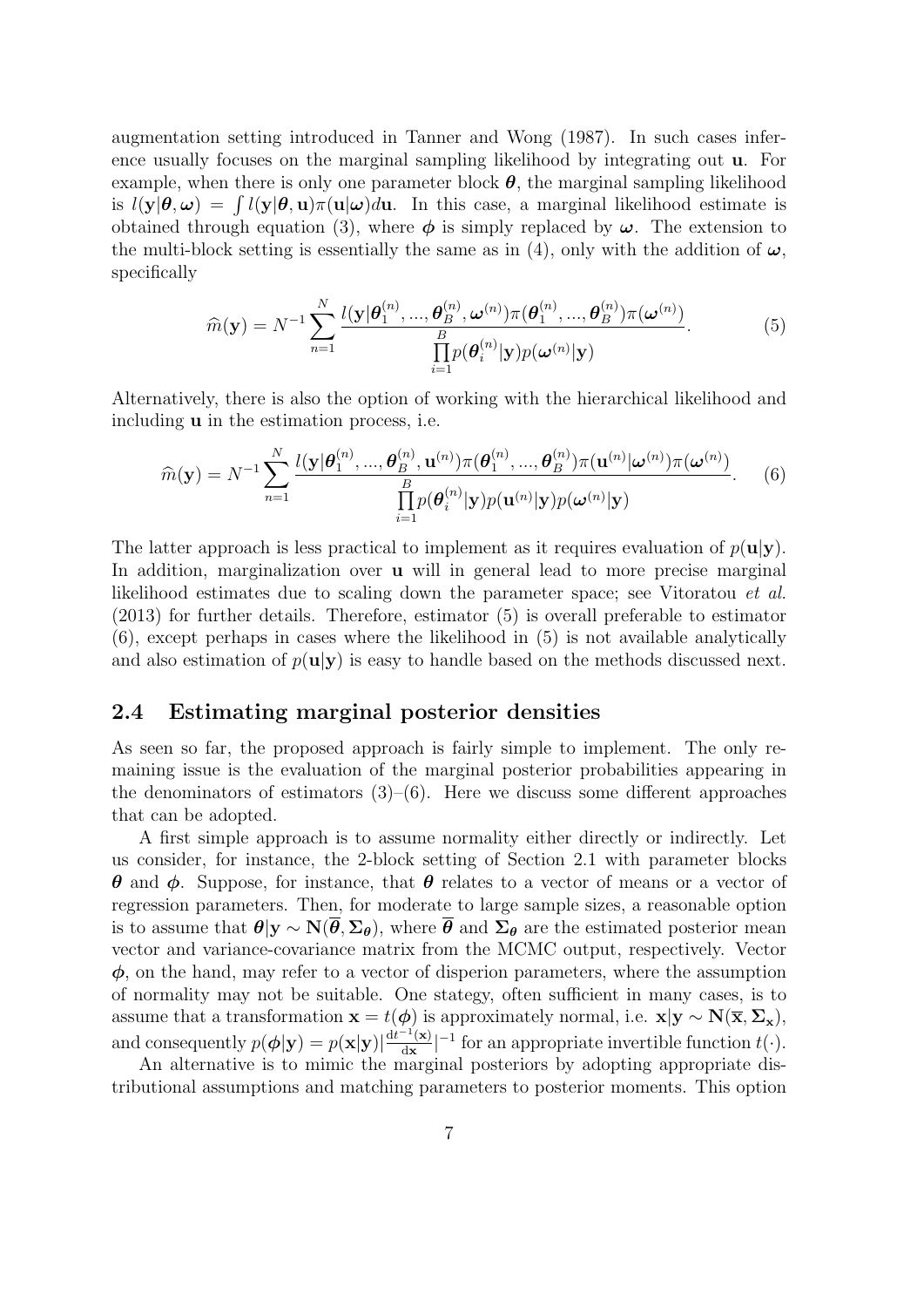is more suitable when the assumption of normality is not particularly supported and appropriate transformation functions are hard to find. In such cases, one can also consider a wide range of options based on multivariate kernel methods (e.g. Scott, 1992) as an efficient alternative.

Moreover, when implementing Gibbs sampling where the normalizing constants of the full conditional distributions are known, marginal posterior densities can be estimated through an efficient, simulation-consistent technique referred as Rao–Blackwellization by Gelfand and Smith (1990). Consider, for instance, the B parameter block setting of Section 2.2; the Rao-Blackwell estimates in this case are

$$
\widehat{p}(\theta_1|\mathbf{y}) = L^{-1} \sum_{l=1}^{L} p(\theta_1|\theta_2^{(l)}, \dots, \theta_B^{(l)}, \mathbf{y}),
$$
  
\n
$$
\widehat{p}(\theta_b|\mathbf{y}) = L^{-1} \sum_{l=1}^{L} p(\theta_b|\theta_1^{(l)}, \dots, \theta_{b-1}^{(l)}, \theta_{b+1}^{(l)}, \dots, \theta_B^{(l)}, \mathbf{y}) \text{ for } b = 2, \dots, B-1
$$
  
\n
$$
\widehat{p}(\theta_B|\mathbf{y}) = L^{-1} \sum_{l=1}^{L} p(\theta_B|\theta_1^{(l)}, \dots, \theta_{B-1}^{(l)}, \mathbf{y}).
$$

Note that not all N posterior draws need to be used; usually a sufficiently large subsample of L posterior draws is adequate. For instance, in the examples presented next we find that samples between 200 to 500 draws are sufficient, which significantly reduces computational expense. It should also be noted that Rao-Blackwell estimates must be based on draws from the joint posterior distribution, that is draws from the initial non-permuted MCMC sample.

Finally, for cases of hybrid Gibbs sampling where only some full conditionals are known, one can use a combination of the methods discussed here. Rao-Blackwellization may be used for parameter blocks with known full conditional distributions, whereas for the remaining blocks one can choose among distributional approximations based on moment-fitting and kernel methods.

Estimators  $(3)$ – $(6)$  will not be unbiased when approximating the marginal posterior densities using moment-matching strategies. Nevertheless, in practice such "proxies" can be very accurate for univariate as well as multivariate distributions. For instance, as illustrated in Section 3.3, high-dimensional marginal posteriors are approximated efficiently through multivariate normal distributions. In addition, the degree of bias can be empirically checked by comparing such estimates to the corresponding ones using importance samples from the moment-matched approximating distributions. The latter procedure yields an unbiased estimator of the marginal likelihood and, therefore, small observed differences will imply that the bias introduced is negligible.

### 2.5 Marginal likelihood estimation for diffuse priors

As known, the marginal likelihood is very sensitive to changes in the prior distribution, whereas the posterior distribution (after a point) is insensitive to the prior as the latter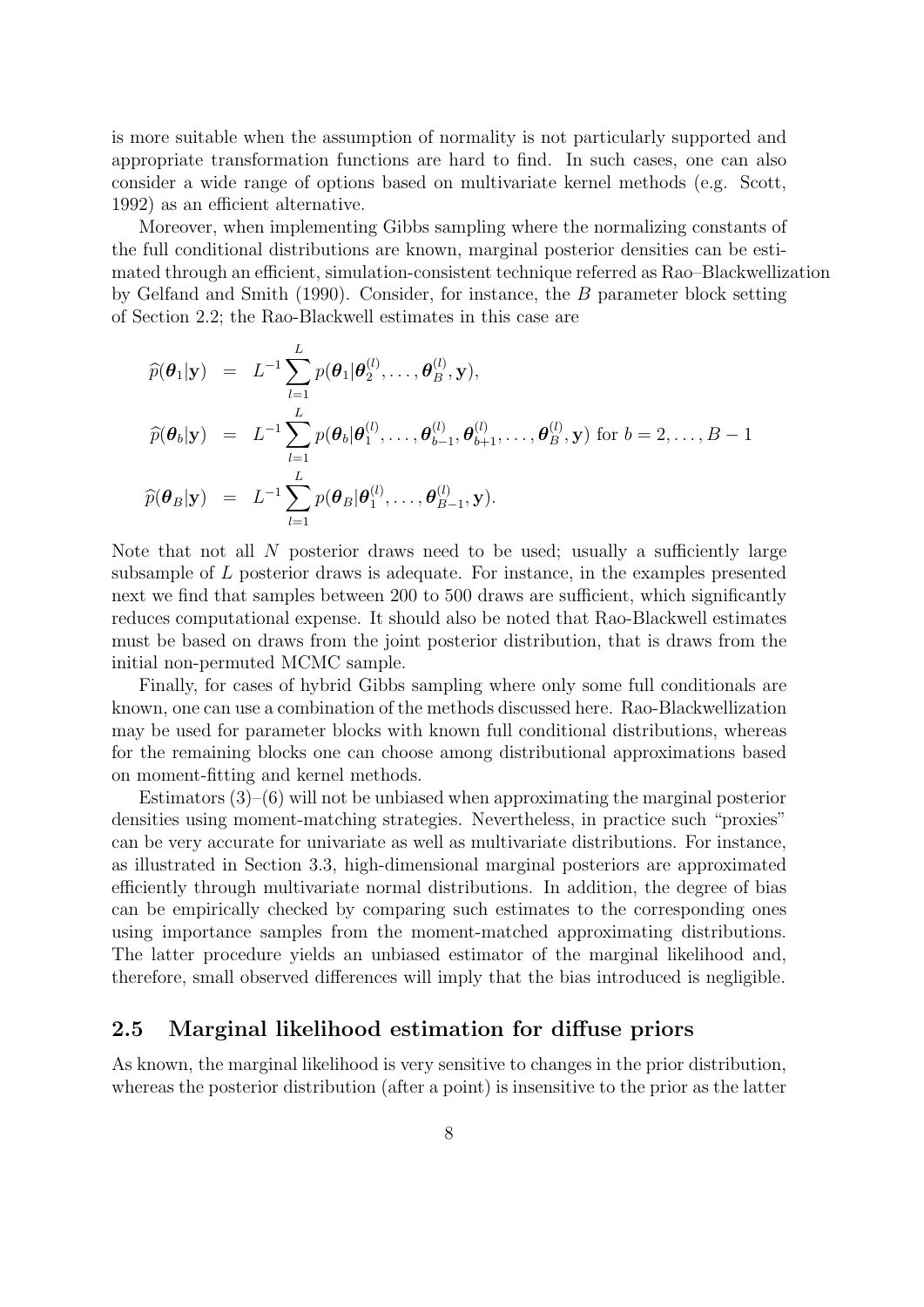becomes more and more diffuse. Therefore, a usual drawback of marginal likelihood estimators that are based solely on draws from the posterior distribution is that they are typically not reliable for evaluating the marginal likelihoods of different models when considering diffuse priors (see e.g. Friel and Wyse, 2012).

Nevertheless, this is not the case for the proposed estimator as it incorporates the prior in the estimation of the marginal likelihood. In fact, we can easily adopt estimator (3) in order to estimate the marginal likelihood under different diffuse priors (that have no essential effect on the posterior distribution) using a sample from a single MCMC run. To illustrate this, consider the 2-block setting of Section 2.1 and two diffuse priors  $\pi_0$ ,  $\pi_1$  under which the posterior distribution remains unchanged, i.e.  $p_0 \equiv p_1$ . Let us assume that draws  $\{\boldsymbol{\theta}^{(n)}, \boldsymbol{\phi}^{(n)} : n = 1, 2, ..., N\}$  are available from an initial MCMC run and that the marginal likelihood  $m_0$  under  $\pi_0$  has already been estimated through (3). Then, the marginal likelihood under  $\pi_1$  can be accurately estimated by

$$
\widehat{m}_1(\mathbf{y}) = N^{-1} \sum_{n=1}^N \frac{l(\mathbf{y}|\boldsymbol{\theta}^{(n)}, \boldsymbol{\phi}^{(n)}) \pi_1(\boldsymbol{\theta}^{(n)}, \boldsymbol{\phi}^{(n)})}{p_0(\boldsymbol{\theta}^{(n)}|\mathbf{y}) p_0(\boldsymbol{\phi}^{(n)}|\mathbf{y})}.
$$
\n(7)

The estimator in (7) does not require additional MCMC sampling, likelihood evaluations or evaluations of the marginal posterior densities since the posterior distributions  $p_1$  and  $p_0$  are the same under  $\pi_1$  and  $\pi_0$ , respectively; the only extra effort involved is calculation of the prior probabilities  $\pi_1(\boldsymbol{\theta}^{(n)}, \boldsymbol{\phi}^{(n)})$ , for  $n = 1, 2, ..., N$ .

#### 2.6 Calculating the numerical standard error

The method of batch means provides a straightforward way for calculating the numerical or MC error of the estimator. Consider for instance the 2-block setting of Section 2.1; in this case the block-independent posterior sample  $\boldsymbol{\zeta}^{(n)} \equiv (\boldsymbol{\theta}^{(n)}, \boldsymbol{\phi}^{(n)})$  is divided into K batches  $\zeta_1^{(n_k)}$  $\zeta_1^{(n_k)}, \boldsymbol{\zeta}_2^{(n_k)}$  $\mathcal{L}_{2}^{(n_{k})},...,\mathcal{L}_{K}^{(n_{k})}$  of size  $N_{K}$ , i.e.  $n_{k}=1,2,...,N_{K}$  and  $N=KN_{K}$ , and one calculates

$$
\widehat{m}_k(\mathbf{y}) = N_K^{-1} \sum_{n_k=1}^{N_K} \frac{l(\mathbf{y}|\boldsymbol{\theta}_k^{(n_k)}, \boldsymbol{\phi}_k^{(n_k)})\pi(\boldsymbol{\theta}_k^{(n_k)}, \boldsymbol{\phi}_k^{(n_k)})}{p(\boldsymbol{\theta}_k^{(n_k)}|\mathbf{y})p(\boldsymbol{\phi}_k^{(n_k)}|\mathbf{y})},
$$
\n(8)

for  $k = 1, 2, ..., K$ . Then, an estimate of the standard error is given by

$$
\widehat{\text{s.e.}}\left(\widehat{m}(\mathbf{y})\right) = \sqrt{\frac{1}{K(K-1)}\sum_{k=1}^{K} \left[\widehat{m}_k(\mathbf{y}) - \overline{m}(\mathbf{y})\right]^2},\tag{9}
$$

where  $\overline{m}(\mathbf{y}) = K^{-1} \sum_{k=1}^{K} \widehat{m}_k(\mathbf{y})$  is the average batch mean estimate. Note that K<br>must be large enough to ensure proper estimation of the variance (the usual choice is must be large enough to ensure proper estimation of the variance (the usual choice is  $30 \leq K \leq 50$  and  $N_K$  must also be sufficiently large so that the  $\hat{m}_k$ 's are roughly independent (see e.g. Carlin and Louis, 1996).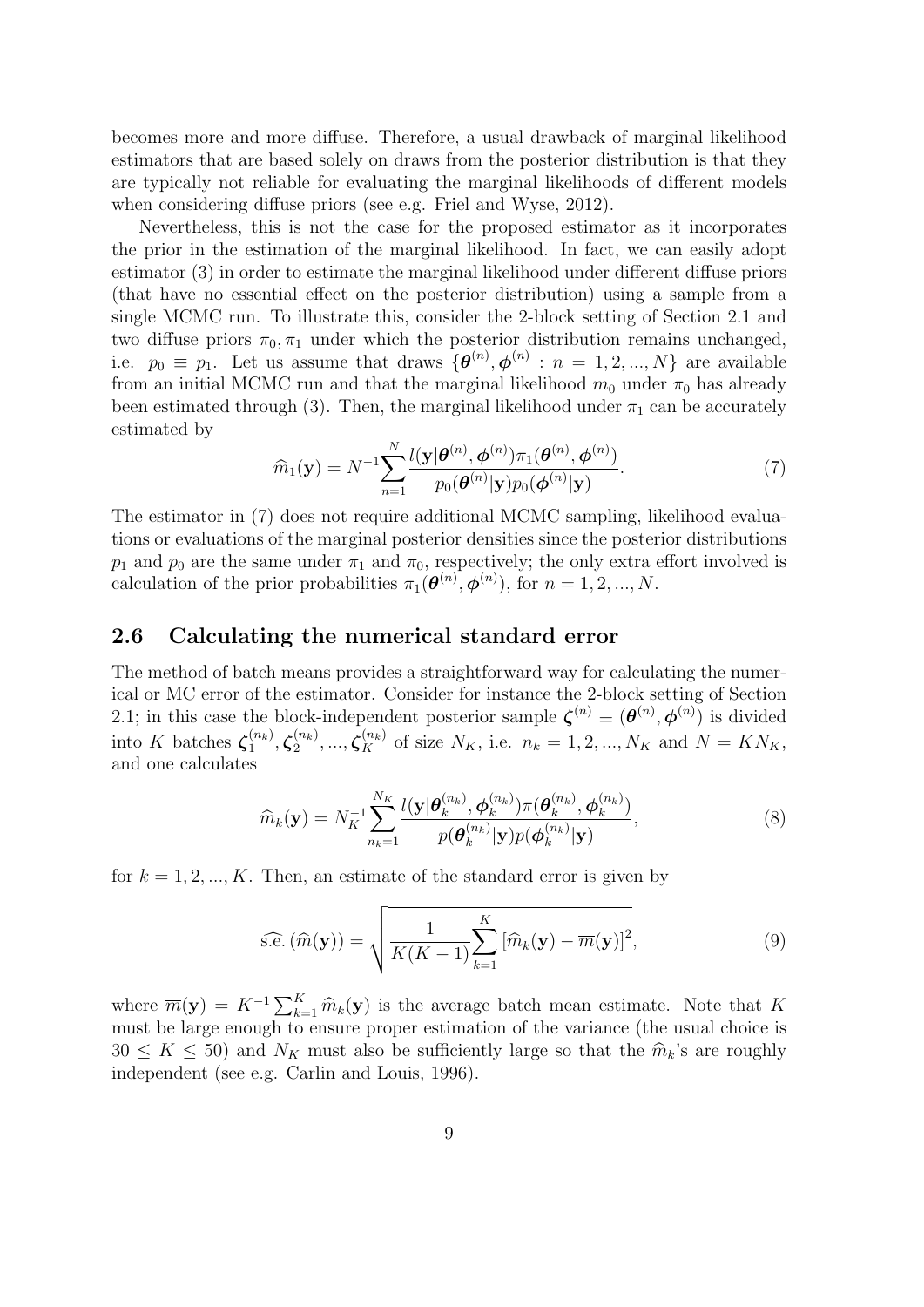Alternatively, we can consider the variance estimators of Newey and West (1987) and Geyer (1992) for dependent MCMC draws. Such estimators are suited when systematic re-ordering is used to form the block-independent posterior sample, since, in this case, the posterior dependency patterns will be the same as those of the initial MCMC sample. This is due to the fact that the number of parameter blocks B will be usually much smaller than the size of the posterior sample  $(B \ll N)$ . Therefore, serial auto-correlations for lags greater than  $N/B$  are expected to be negligible (for converged MCMC runs), while auto-correlations of lower order are not affected by the re-ordering.

Finally, checking whether the variance is finite or not can be investigated empirically; if the variance is finite then one should expect that increasing the MCMC sample by a factor of d should lead to a decrease of the standard error estimate by a factor by a factor of *d* should lead to a decrease of the standard error estimate by a factor approximately equal to  $\sqrt{d}$ . As illustrated in Section 3.4, the variance of the proposed estimator is finite for the examples presented in Section 3.

### 3 Examples

In this section we apply our method to three common classes of models. First, we consider normal linear regression where the true marginal likelihood can be calculated analytically, and compare the proposed estimator to other estimators commonly used in practice. The second example concerns finite normal mixture models where marginal likelihood estimation has proven particularly problematic due to non-identifiability. In the third example, we apply the proposed methods to an hierarchical longitudinal Poisson model where the integrated sampling likelihood is analytically unavailable and, furthermore, standard Gibbs sampling cannot be implemented. The section closes with an empirical diagnostic for checking the assumption of finite variance by comparing the corresponding errors from samples of size N and 2N.

In all illustrations, we denote the likelihood functions with  $l(\cdot)$ , prior densities with  $\pi(\cdot)$  and posterior or full conditional distributions with  $p(\cdot)$ . Concerning specific distributional notation, the inverse-gamma density defined in terms of shape  $\alpha$  and rate β is denoted by  $I\mathcal{G}(\alpha, \beta)$ , the Dirichlet distribution with k concentration parameters by  $Dir(\alpha_1, \alpha_2, ..., \alpha_k)$  and the *p*-dimensional inverse-Wishart distribution with  $\nu$  degrees of freedom and scale matrix  $\Psi$  by  $\mathcal{IW}_p(\nu, \Psi)$ .

#### 3.1 Normal regression models

Here we consider the data set presented in Montgomery et al. (2001, p.128) concerning 25 direct current (DC) electric charge measurements (volts) and wind velocity measurements (miles/hour). The goal is to infer about the effect of wind velocity on the production of electricity from a water mill. The models under consideration are

- i)  $M_0$ : the null model with the intercept,
- ii)  $M_1$ : intercept+ $(x_1 \overline{x}_1)$ ,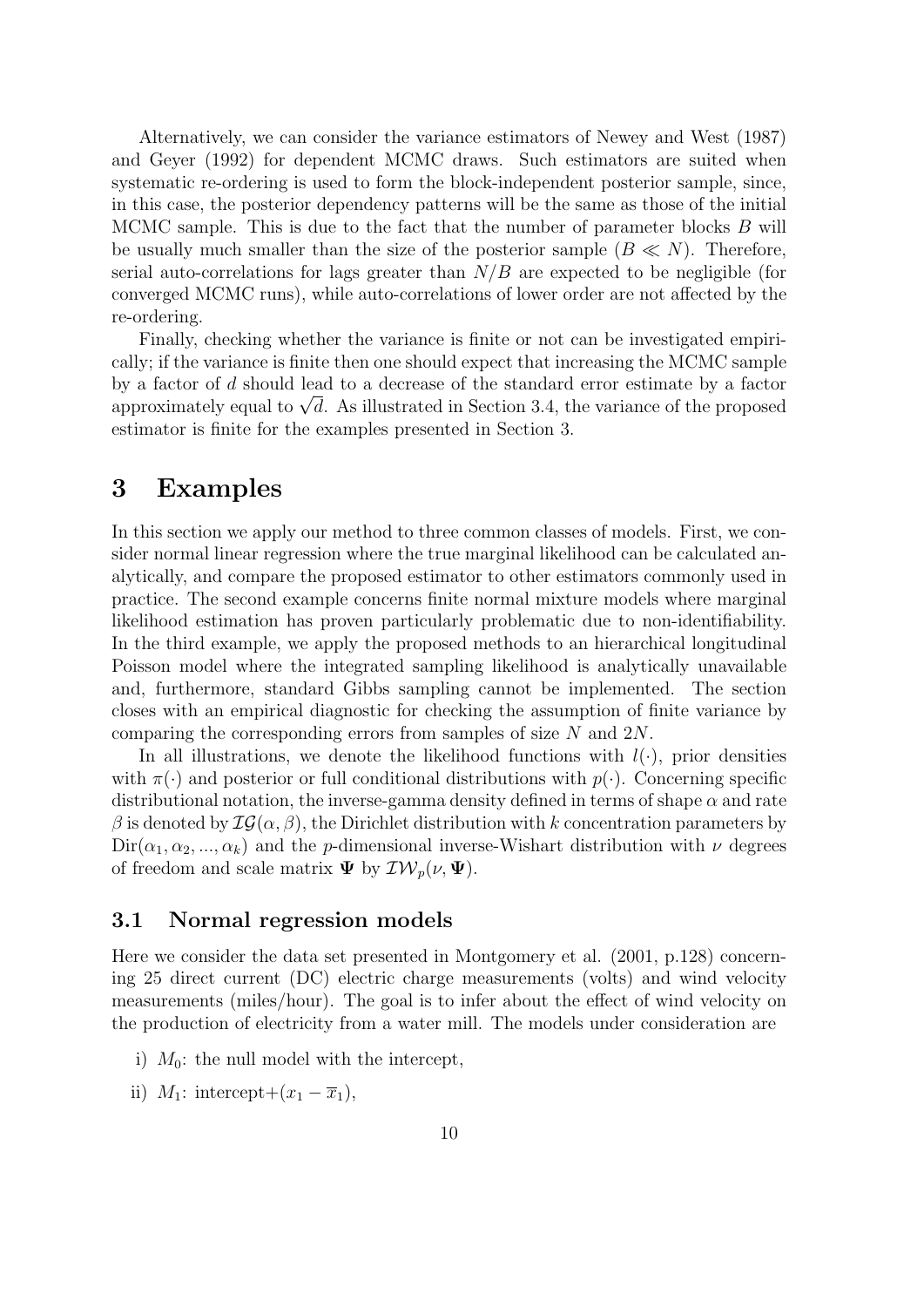- iii)  $M_2$ : intercept+ $(x_2 \overline{x}_2)$  and
- iv)  $M_3$ : intercept+ $(x_1 \overline{x}_1) + x_1^2$ ,

where  $x_1$  is wind velocity and  $x_2$  is the logarithm of wind velocity. Let j denote the model indicator, i.e.  $j = 0, 1, 2, 3$ . The likelihood and prior assumptions are the following

$$
\begin{array}{rcl} \mathbf{y}|\boldsymbol{\beta}_j,\sigma_j^2 &\sim& \mathcal{N}(\mathbf{X}_j\boldsymbol{\beta}_j,\boldsymbol{I}\sigma_j^2) \\ \boldsymbol{\beta}_j|\sigma_j^2 &\sim& \mathcal{N}(\mathbf{0},\mathbf{V}_j\sigma_j^2) \\ \sigma_j^2 &\sim& \mathcal{IG}(10^{-3},10^{-3}) \end{array}
$$

where  $\beta_i$  and  $\mathbf{X}_j$  correspond to the regression vector and design matrix of model j, respectively, and  $V_j = n^2 (\mathbf{X}_j^T \mathbf{X}_j)^{-1}$  with  $n = 25$ . In relation to the context of Section 2 this is a 2-block setting where  $\beta \equiv \theta$  and  $\sigma^2 \equiv \phi$ . Under this conjugate prior design the distributions  $p(\beta_j|\sigma_j^2, \mathbf{y}), p(\sigma_j^2|\beta_j, \mathbf{y}), p(\beta_j|\mathbf{y})$  and  $p(\sigma_j^2|\mathbf{y})$  are all of known form. We treat the posterior distribution as unknown and implement a Gibbs sampler in R. Specifically, one Gibbs chain is iterated 10,000 times and the first 1000 iterations are discarded as burn-in, resulting in a final posterior sample of 9,000 draws for each model. We calculate two variations of estimator (3), considering: i) the true marginals  $p(\mathcal{B}_j|\mathbf{y})$  and  $p(\sigma_j^2|\mathbf{y})$ , and ii) Rao-Blackwell estimates of  $p(\mathcal{B}_j|\mathbf{y})$  and  $p(\sigma_j^2|\mathbf{y})$  based on reduced samples of 200 posterior draws. The two variants are denoted by  $\hat{m}(\mathbf{y})_{mp}$  and  $\widehat{m}(\mathbf{y})_{\text{RB}}$ , respectively.

For comparison reasons, we also consider the following commonly used marginal likelihood estimators: the Laplace-Metropolis estimator (Lewis and Raftery, 1997), the importance-weighted marginal density estimator of Chen (2005), the candidate's estimator from Gibbs sampling (Chib, 1995) and the optimal bridge-sampling estimator (Meng and Wong, 1996). For the Laplace-Metropolis we require only the MCMC estimated posterior mean vector and posterior covariance matrix. For the second estimator, which requires specification of approximating densities, we use normal distributions for the  $\beta_j$ 's and inverse gamma distributions for the  $\sigma_j^2$ 's which mimic the respective component-wise marginal posteriors through moment-fitting. In addition, the points which maximize the unnormalized posterior density of each model are used as posterior ordinates. In order to apply Chib's estimator in a realistic context (using reduced Gibbs sampling) the posterior ordinates (the points maximazing the unnormalized posterior) are decomposed according to the univariate densities. The reduced posterior ordinates are calculated via Rao-Blackwellization based on 9,000 draws from further Gibbs updating (additional sampling is not needed for the simple interceptmopel). Finally, for the optimal bridge-sampling estimator, which is calculated iteratively, we utilize the same approximating densities as in the implementation of Chen's estimator and iterate 1000 times using the geometric bridge-sampling estimates, also presented in Meng and Wong (1996), as starting values. The three additional estimators are denoted by  $\hat{m}(\mathbf{y})_{\text{\tiny{LM}}}, \hat{m}(\mathbf{y})_{\text{\tiny{Chen}}}, \hat{m}(\mathbf{y})_{\text{\tiny{Chib}}}$  and  $\hat{m}(\mathbf{y})_{\text{\tiny{obs}}},$  respectively.

In order to calculate MC errors the posterior samples are divided into 30 batches of 300 draws. Batch mean estimates, MC errors and the true marginal log-likelihoods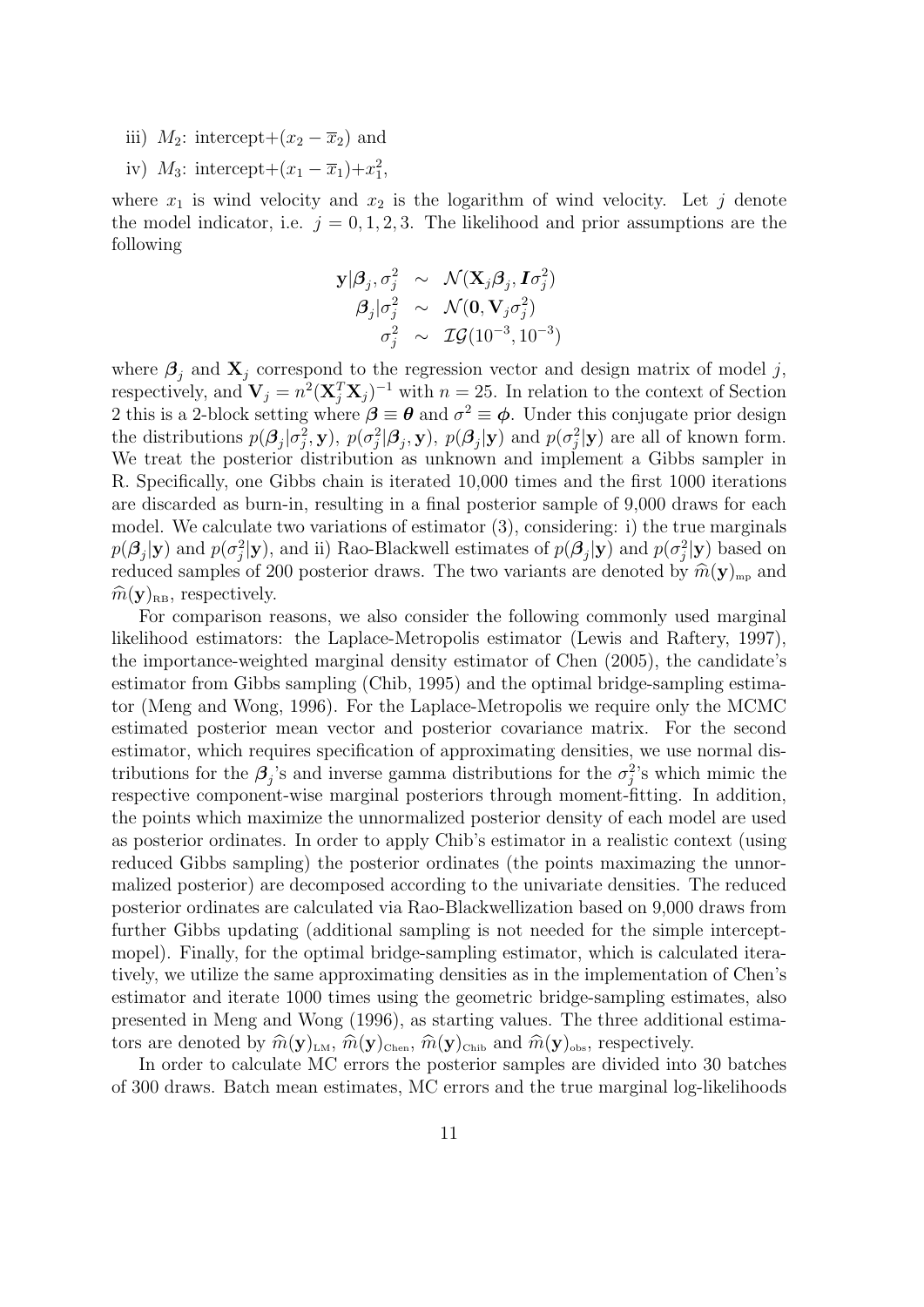| Estimator                                                |                                                       | Model      |            |           |           |
|----------------------------------------------------------|-------------------------------------------------------|------------|------------|-----------|-----------|
|                                                          |                                                       | $M_0$      | $M_1$      | $M_2$     | $M_3$     |
| Laplace-Metropolis                                       | $\log \hat{m}(\mathbf{y})_{LM}$ -35.1381              |            | $-12.3676$ | $-0.4044$ | $-0.9044$ |
|                                                          |                                                       | (0.0092)   | (0.0124)   | (0.0092)  | (0.0112)  |
| Importance-weighted                                      | $\log \widehat{m}(\mathbf{y})_{\text{Chen}}$ -34.8815 |            | $-13.1407$ | $-1.5979$ | $-2.2277$ |
|                                                          |                                                       | (0.0029)   | (0.0039)   | (0.0031)  | (0.0068)  |
| Candidate's                                              | $\log \widehat{m}(\mathbf{y})_{\text{Chib}}$ -34.8789 |            | $-13.1420$ | $-1.5962$ | $-2.2337$ |
|                                                          |                                                       | (0.0020)   | (0.0028)   | (0.0023)  | (0.0067)  |
| Optimal bridge-sampling $\log \hat{m}(\mathbf{y})_{obs}$ |                                                       | $-34.8807$ | $-13.1412$ | $-1.5979$ | $-2.2294$ |
|                                                          |                                                       | (0.0011)   | (0.0019)   | (0.0022)  | (0.0030)  |
| Proposed method                                          |                                                       |            |            |           |           |
| Exact marginals                                          | $\log \hat{m}(\mathbf{y})_{\text{mp}}$ -34.8786       |            | $-13.1420$ | $-1.5932$ | $-2.2302$ |
|                                                          |                                                       | (0.0023)   | (0.0035)   | (0.0030)  | (0.0030)  |
| Rao-Blackwellization                                     | $\log \hat{m}(\mathbf{y})_{\text{RB}}$ -34.8782       |            | $-13.1405$ | $-1.5919$ | $-2.2280$ |
|                                                          |                                                       | (0.0023)   | (0.0030)   | (0.0030)  | (0.0033)  |
| Target value                                             | $\log m(\mathbf{y})$                                  | $-34.8797$ | $-13.1429$ | $-1.5953$ | $-2.2270$ |

Table 1: Estimated marginal log-likelihood values compared with true values for Example 1; average batch mean estimates (MC errors in parentheses) are presented using 30 batches of size 300.

are presented in Table 1. In practical terms, we found  $\hat{m}(\mathbf{y})_{LM}$  being the easiest to compute. On the other hand, this estimator performs poorly in comparison to the others, as seen in Table 1. Variations of  $\hat{m}(\mathbf{y})_{\text{LM}}$  based on multivariate medians  $(L_1)$ centers) and maximum density points of the unnormalized posteriors (not presented here) did not yield substantially different estimates. In contrast, estimators  $\hat{m}(\mathbf{y})_{\text{Chen}}$ ,  $\hat{m}(\mathbf{y})_{\text{Chib}}$  and  $\hat{m}(\mathbf{y})_{\text{obs}}$  perform substantially better. Implementation for  $\hat{m}(\mathbf{y})_{\text{obs}}$  is in general somewhat more complicated in comparison to  $\hat{m}(\mathbf{y})_{\text{Chen}}$  as it requires an iterative solution in addition to specification of approximating densities, whereas  $\hat{m}(\mathbf{y})_{\text{Chib}}$ requires additional Gibbs sampling for models  $M_1$ ,  $M_2$  and  $M_3$ . The estimators proposed here,  $\hat{m}(\mathbf{y})_{mp}$  and  $\hat{m}(\mathbf{y})_{RB}$ , only require as input the posterior marginal samples and yield comparable batched mean estimates, with MC errors lower than those of  $\widehat{m}(\mathbf{y})_{\text{Chen}}$  and just slightly higher than those of estimator  $\widehat{m}(\mathbf{y})_{\text{obs}}$ . Also, note that  $\widehat{m}(\mathbf{y})_{\text{Chen}}$  and  $\widehat{m}(\mathbf{y})_{\text{Chib}}$  yield higher MC errors for  $M_3$ . In addition, the estimates derived through Rao-Blackwellization are very similar to the estimates obtained from the true marginal posteriors, while the MC errors are similar across models.

We proceed by testing the ability of the proposed estimator to capture the sensitivity of the marginal likelihood over different diffuse prior distributions which have minimal effect on the posterior distributions of the regression coefficients  $\beta_j$ . The prior used, with  $V_j = n^2 (X_j^T X_j)^{-1}$ , corresponds to a Zellner g-prior (Zellner, 1986) with g set equal to  $n^2$ . For this particular data set the posterior distribution of  $\beta_j$  is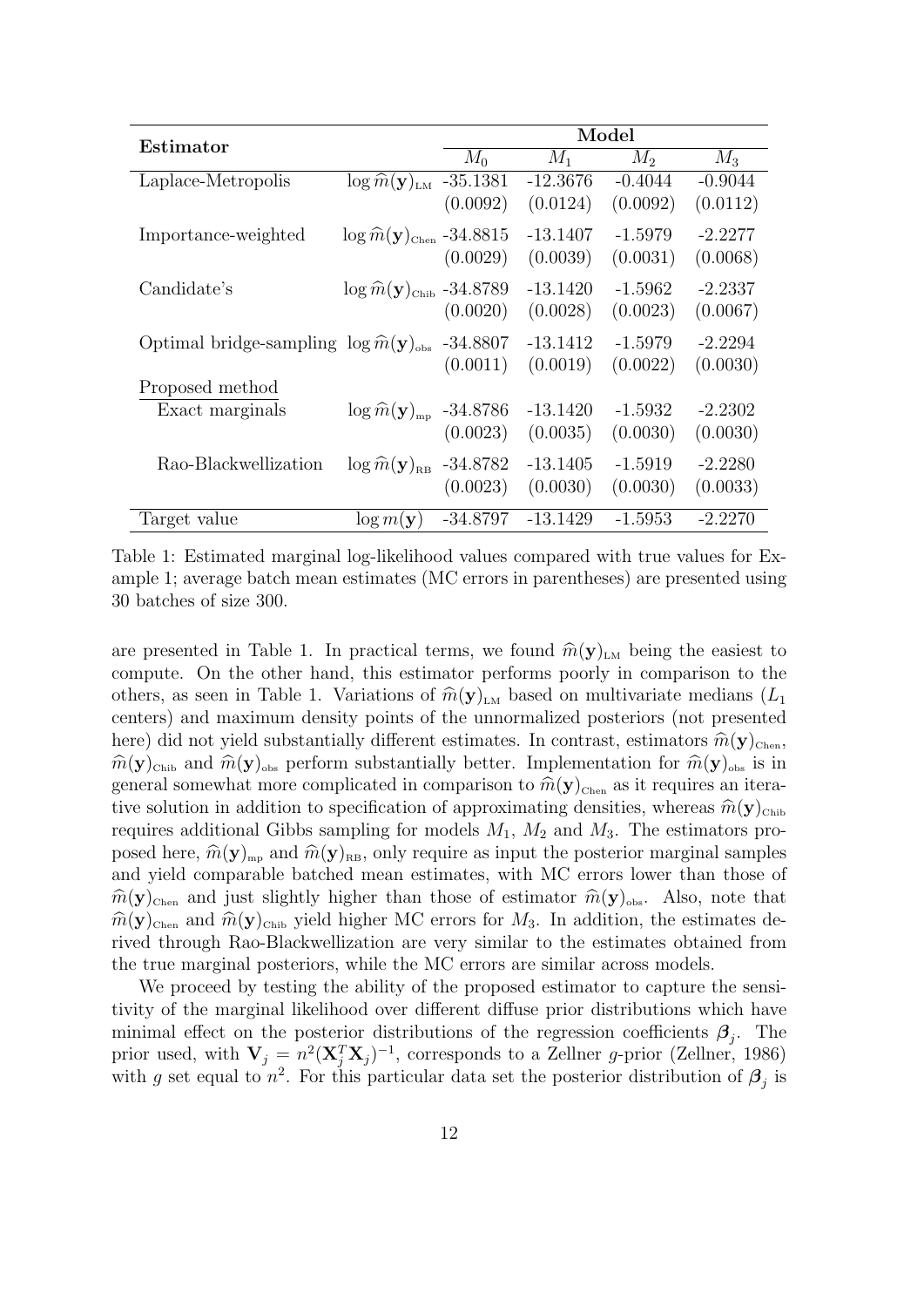sensitive to the prior when setting g equal to  $\sqrt{n}$  and n, which are among the commonly used options (see Fernández et al., 2001). Therefore, we assume more diffuse priors and use the values of 1000, 1500 and 2000 for g; for these choices the posterior distributions are essentially equivalent with posterior expectations (means, standard deviations etc.) being exact up to the  $3<sup>rd</sup>$  decimal place. We adopt the approach discussed in Section 2.5 using estimator (7) and the model with  $g = 1000$  as the base model from which we sample from the posterior 10,000 draws discarding the first 1000 as burn-in. Batch mean estimates from the Rao-Blackwell estimator and MC errors, based on 30 batches 300 draws, along with the true marginal log-likelihoods are presented in Table 2.

| $q$ -prior      | Target vs.                                       | Model      |            |           |           |  |
|-----------------|--------------------------------------------------|------------|------------|-----------|-----------|--|
|                 | Estimate                                         | $M_0$      | $M_1$      | $M_2$     | $M_3$     |  |
|                 | $\log m(\mathbf{y})$                             | $-34.8797$ | $-13.1429$ | $-1.5953$ | $-2.2270$ |  |
| $q = n^2 = 625$ | $\log \widehat{m}(\mathbf{y})_{\text{\tiny RB}}$ | $-34.8782$ | $-13.1405$ | $-1.5919$ | $-2.2280$ |  |
|                 |                                                  | (0.0023)   | (0.0030)   | (0.0030)  | (0.0033)  |  |
|                 | $\log m(\mathbf{y})$                             | $-35.0673$ | $-13.2125$ | $-1.0198$ | $-1.6312$ |  |
| $q = 1000$      | $\log \widehat{m}(\mathbf{y})_{\text{\tiny RB}}$ | $-35.0696$ | $-13.2063$ | $-1.0189$ | $-1.6368$ |  |
|                 |                                                  | (0.0022)   | (0.0043)   | (0.0024)  | (0.0036)  |  |
| $q = 1500$      | $\log m(\mathbf{y})$                             | $-35.2437$ | $-13.3897$ | $-0.8038$ | $-1.4529$ |  |
|                 | $\log \widehat{m}(\mathbf{y})_{\text{\tiny RB}}$ | $-35.2461$ | $-13.3836$ | $-0.8040$ | $-1.4569$ |  |
|                 |                                                  | (0.0022)   | (0.0043)   | (0.0032)  | (0.0051)  |  |
| $q = 2000$      | $\log m(\mathbf{y})$                             | $-35.3743$ | $-13.5616$ | $-0.7686$ | $-1.4716$ |  |
|                 | $\log \widehat{m}(\mathbf{y})_{\text{\tiny RB}}$ | $-35.3767$ | $-13.5556$ | $-0.7694$ | $-1.4754$ |  |
|                 |                                                  | (0.0022)   | (0.0044)   | (0.0040)  | (0.0067)  |  |

Table 2: Estimated marginal log-likelihood Rao-Blackwell estimates compared with the true values for Example 1 for the initial g-prior and three diffuse g-priors for the regression vector; average batch mean estimates (MC errors in parentheses) are presented using 30 batches of size 300. The estimates for  $q = 1500$  and  $q = 2000$  are based on posterior samples from the models with  $q = 1000$ .

As seen in Table 2, the estimates are accurate despite the fact that the posterior distributions remain the same. In addition, using estimator (7) based on draws from the model with  $g = 1000$  required only calculation of prior probabilities for the models with g equal to 1500 and 2000, and led to consistent marginal likelihood estimates. The estimates based on the exact marginal posteriors (not presented here) are equivalent.

### 3.2 Finite normal mixture models

In this example we consider the well-known galaxy data which where initially presented by Postman et al. (1986). The data are velocities (km's per second) of 82 galaxies from six separated conic sections of the Corona Borealis region. The data set is taken from MASS library in R which contains a "typo"; the value of the  $78<sup>th</sup>$  observation was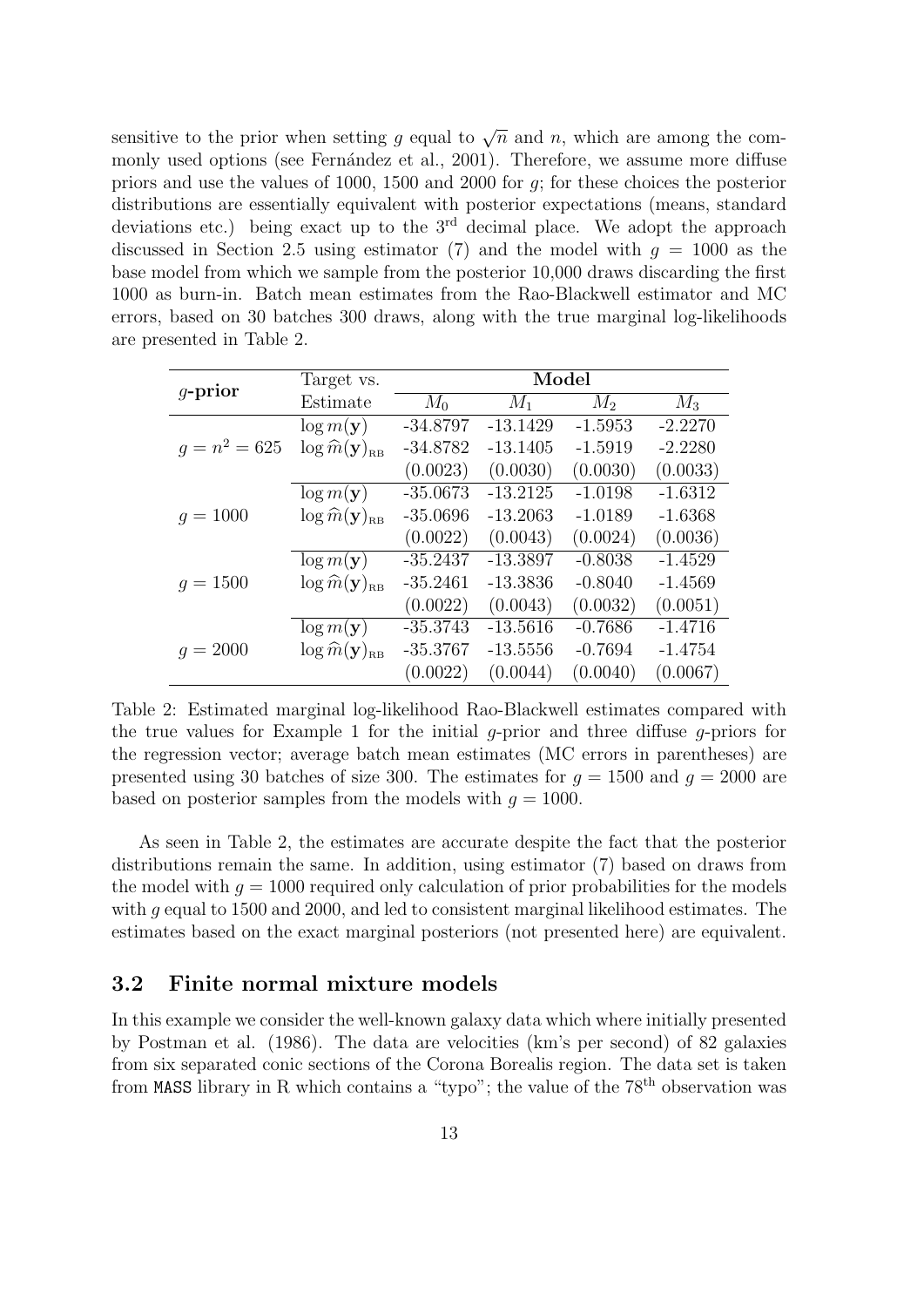corrected to 26960. The goal is to investigate whether the galaxies can be classified into different clusters according to their velocities, as suggested in astronomical theories. Gaussian finite mixture models are used in the related literature with the purpose of finding the most plausible number of clusters or components. Under this modeling assumption, the likelihood of the velocity data  $\mathbf{y} = (y_1, y_2, ..., y_n)^T$  for a model with k components  $w_j \in (0, 1)$ , such that  $\sum_j w_j = 1$  for  $j = 1, 2, ..., k$ , is given by

$$
l(\mathbf{y}|\boldsymbol{\mu}, \boldsymbol{\sigma}^2, \boldsymbol{w}) = \prod_{i=1}^n \sum_{j=1}^k w_j \phi(y_i | \mu_j, \sigma_j^2),
$$
\n(10)

where  $\mathbf{w} = (w_1, w_2, ..., w_k)^T$ ,  $\mathbf{\mu} = (\mu_1, \mu_2, ..., \mu_k)^T$ ,  $\mathbf{\sigma}^2 = (\sigma_1^2, \sigma_2^2, ..., \sigma_k^2)^T$  and  $\phi(\cdot)$  is the p.d.f. of the normal distribution. Vectors  $\mu$  and  $\sigma^2$  consist of the componentspecific means and variances, respectively. As originally shown in Dempster et al. (1977), any mixture model can be expressed in terms of missing or latent data; if  $z_i \in \{1, 2, \ldots k\}$  represents a latent indicator variable associated with observation  $y_i$ , so that  $Pr(z_i = j) = w_j$  and  $l(y_i | z_i = j, \mu_j, \sigma_j^2) = \phi(y_i | \mu_j, \sigma_j^2)$ , then we have that

$$
l(y_i, z_i = j | \mu_j, \sigma_j^2) = l(y_i | z_i = j, \mu_j, \sigma_j^2) \Pr(z_i = j) = \phi(y_i | \mu_j, \sigma_j^2) w_j.
$$

Summation over the components  $w_i$  results in the complete marginalized data likelihood presented in (10).

As illustrated in West (1992) and Diebolt and Robert (1994), data-augmentation facilitates posterior simulation via Gibbs sampling from the full conditional densities of  $w, \mu, \sigma^2$  and z. The conjugate priors are  $\mu_j \sim \mathcal{N}(\mu_0, \sigma_0^2), \sigma_j^2 \sim IG(\nu_0/2, \delta_0/2)$  and  $w \sim \text{Dir}(\alpha_1, \alpha_2, ..., \alpha_k)$ . The prior for **z** is fixed by model design, since  $\Pr(z_i = j) = w_j$ . Gibbs sampling is straightforward to implement, given these prior assumptions; let  $T_i = \{i : z_i = j\}$  be the set of observation indices for those  $y_i$  classified into the j-th cluster and let  $n_j$  denote the number of observations falling into the j-th cluster. Then, we sample sequentially

$$
z_i | \mathbf{y}, \mu_j, \sigma_j^2, w_j \sim \Pr(z_i = j | \mathbf{y}, w_j, \mu_j, \sigma_j^2) \propto w_j \phi(y_i | \mu_j, \sigma_j^2),
$$
  
\n
$$
\mu_j | \mathbf{y}, \sigma_j^2, \mathbf{z} \sim \mathcal{N}(\hat{\mu}_j, \hat{s}_j^2),
$$
  
\n
$$
\sigma_j^2 | \mathbf{y}, \mu_j, \mathbf{z} \sim \mathcal{IG}\left(\frac{\nu_0 + n_j}{2}, \frac{\delta_0 + \delta_j}{2}\right),
$$
  
\n
$$
\mathbf{w} | \mathbf{y}, \mathbf{z} \sim \text{Dir}(\alpha_1 + n_1, \alpha_2 + n_2, ..., \alpha_k + n_k),
$$

where  $\hat{\mu}_j = \hat{s}_j^2 (\sigma_0^{-2} \mu_0 + \sigma_j^{-2})$  $\int_{j}^{-2} \sum_{i \in T_j} y_i$ ,  $\hat{s}_j^2 = (\sigma_0^{-2} + \sigma_j^{-2} n_j)^{-1}$  and  $\delta_j = \sum_{i \in T_j} (y_i - \mu_j)^2$ . We are also interested in models which have a common variance term in (10); in this case the full conditional of  $\sigma^2$  is  $\mathcal{IG}(\frac{\nu_0+n}{2})$  $\frac{+n}{2}, \frac{\delta_0+\delta}{2}$  $\frac{1+\delta}{2}$ ) with  $\delta = \sum_{j=1}^k \sum_{i \in T_j} (y_i - \mu_j)^2$ .

A central point in the discussion that follows is the identifiability problem which is present in mixture models, known as "label-switching". Non-identifiability arises from the fact that relabelling the mixture components  $w_i$  does not change the likelihood in (10). Therefore, when the priors are also invariant to label permutations, the posterior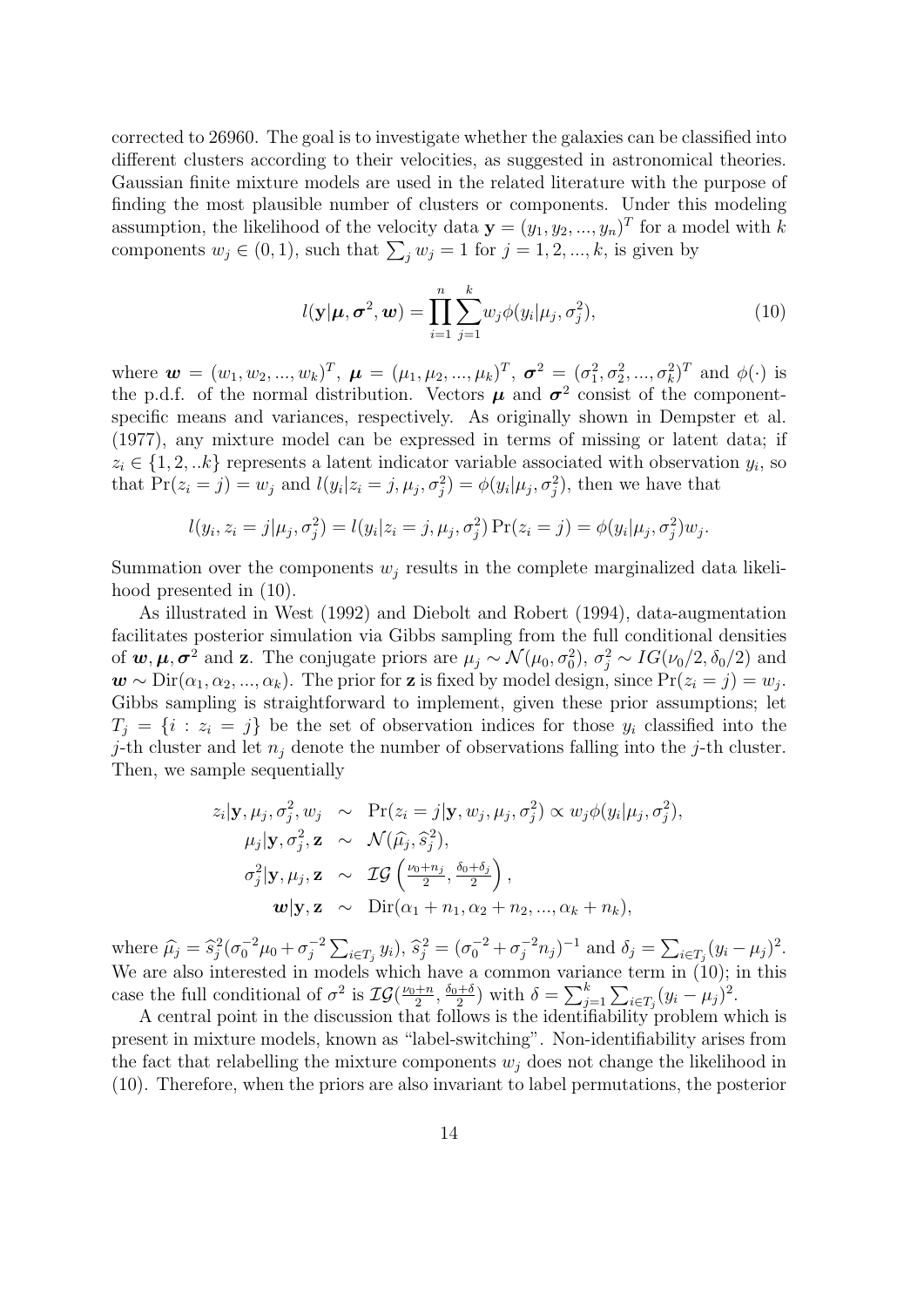distribution has  $k!$  symmetrical modes. In terms of posterior sampling this implies that common MCMC samplers will most probably fail to explore adequately all  $k!$ modes as it is very likely that an MCMC chain will get "trapped" in one particular mode thus leaving the remaining  $k! - 1$  modes unvisited. A first suggestion proposed in the early literature is to impose prior ordering constraints, e.g.  $w_1 < w_2 < ... < w_k$ or  $\mu_1 < \mu_2 < ... < \mu_k$ , which translate to truncated priors that restrict inference to constrained unimodal posteriors. Robert and Mengersen (1999) further extended this strategy to the use of improper priors through reparameterization. Nevertheless, other authors object to the use of prior identifiability constraints and recommend sampling from the unconstrained posterior. Among them, Celeux et al. (2000) propose tempered transition algorithms and appropriate loss functions for permutation invariant posteriors, while Marin et al. (2005) suggest ex-post reordering schemes.

Chib (1995) was the first who estimated directly the marginal likelihoods of these data for two and three component models via the candidate's formula and Gibbs updating for the estimation of reduced posterior ordinates. Nevertheless, as pointed out in Neal (1998), Chib's use of the Gibbs sampler for mixture models results in biased marginal likelihood estimates due to lack of label-switching within the Gibbs sampler. A simple approach to correct for bias is to multiply the marginal likelihood estimates with a factor of k!, but as Neal remarked the bias correction will only be valid when the symmetrical modes are well-separated (i.e. when label-switching is not likely to occur). Therefore, Neal (1998) suggests either to introduce special relabelling transitions into the Gibbs sampler or to enforce constrained priors during Gibbs updating which will be k! times larger than the unconstrained priors, as general but computationally demanding solutions. Motivated by the practical bias-correction approach, Berkhof et al. (2003) present simulation consistent marginal likelihood estimators based on a stratification principle and ex-post randomly permuted samples. Frühwirth-Schnatter (2004), on the other hand, recommends to use MCMC samplers which adequately explore all k! labeling posterior subspaces and presents bridge-sampling estimators based on draws from the unconstrained random permutation sampler introduced in Frühwirth-Schnatter (2001).

We consider the same models as Chib (1995) and show that the estimator proposed here can accurately estimate the marginal likelihoods either by taking into account the bias-correction of Neal (1998) or through the use of MCMC samplers which explore effectively the unconstrained posterior space. Specifically, interest lies in the 2-component equal-variance model and 3-component models with equal and unequal variances (i.e.  $k = 2, 3$ ), under the prior assumptions  $\mu_0 = 20, \sigma_0^2 = 100, \nu_0 = 6,$  $\delta_0 = 40$  and  $\alpha_j = 1$  for  $j = 1, 2, ..., k$ . We further take into account a 4-component equal variance model  $(k = 4)$  with the same prior assumptions. Models with more than four clusters are not considered due to the fact that there is not enough information in the data to support  $k > 3$ , which gives rise to serious convergence problems due to non-identifiability of parameters for more than four clusters; see Carlin and Chib (1995).

The Gibbs sampler for these models can be easily implemented through package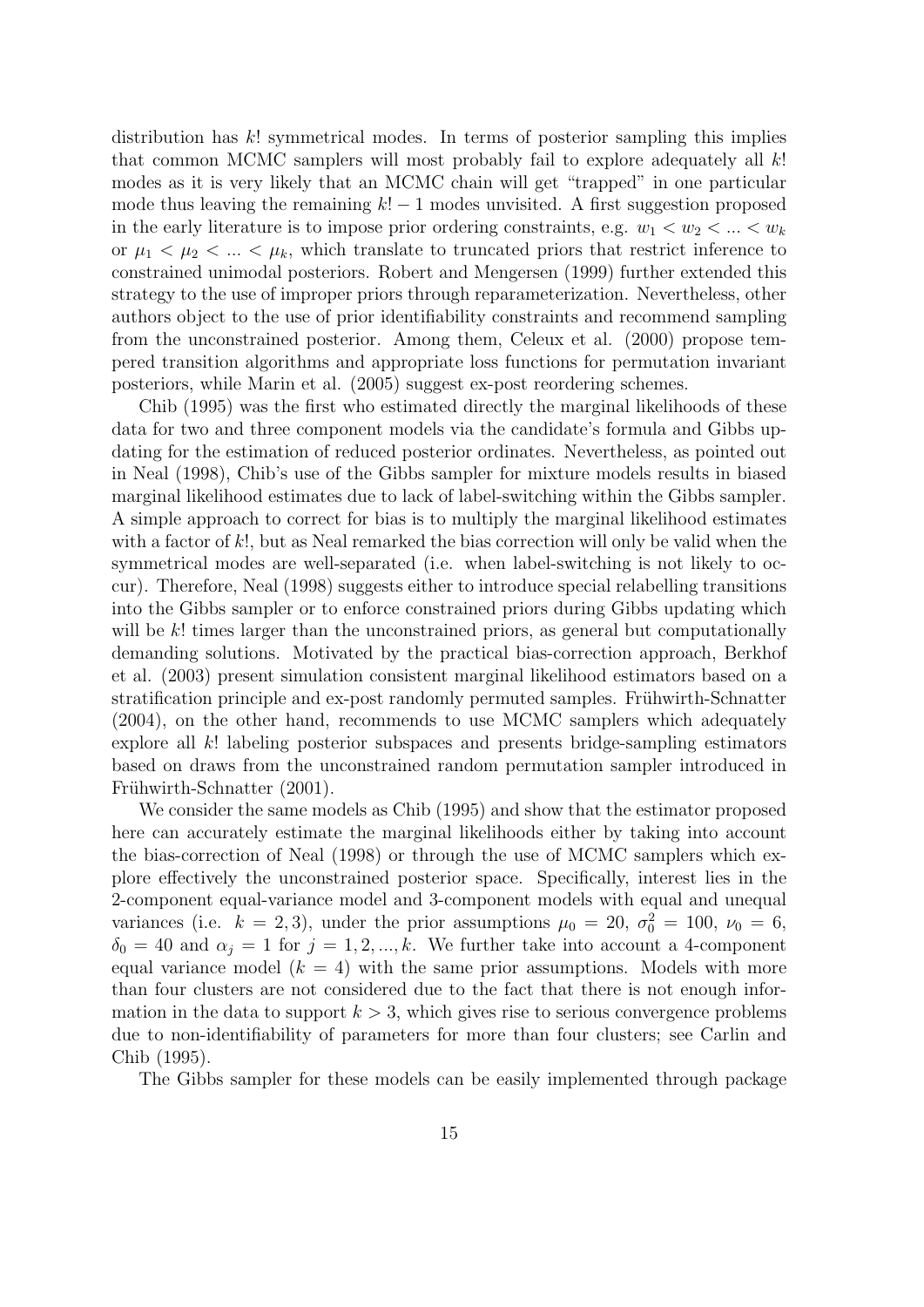bayesmix (Grün, 2011) in R, which also allows for ex-post reordering and random permutation sampling. We iterate the Gibbs sampler 13,000 times and discard the first 1000 iterations as burn-in. In the context of Section 2 this is a multi-block problem  $(\theta_1 \equiv \mu, \theta_2 \equiv \sigma^2, \theta_3 \equiv w)$ , including a latent vector  $(u \equiv z)$  which is integrated out. We divide the reordered product marginal posterior sample into  $K = 30$  batches of  $N_K = 400$  draws and calculate the marginal likelihood for each batch as

$$
\widehat{m}(\mathbf{y}) = N_K^{-1} \sum_{n=1}^{N_K} \frac{l(\mathbf{y}|\boldsymbol{\mu}^{(n)}, \boldsymbol{\sigma}^{2(n)}, \boldsymbol{w}^{(n)})\pi(\boldsymbol{\mu}^{(n)})\pi(\boldsymbol{\sigma}^{2(n)})\pi(\boldsymbol{w}^{(n)})}{p(\boldsymbol{\mu}^{(n)}|\mathbf{y})p(\boldsymbol{\sigma}^{2(n)}|\mathbf{y})p(\boldsymbol{w}^{(n)}|\mathbf{y})}.
$$

Marginal posterior densities are estimated through Rao-Blackwellization based on reduced samples of size  $L = 500$ , i.e.  $p(\mu|\mathbf{y}) = \prod_j \left[\frac{1}{L}\right]$  $\frac{1}{L}\sum_{l=1}^L p(\mu_j|\mathbf{y},\sigma_j^{2(l)})$  $\left[p^{2(l)},\mathbf{z}^{(l)}\right]\hspace{-0.2em},\, p(\boldsymbol{\sigma}^{2}|\mathbf{y})$  $= \prod_j \left[ \frac{1}{L} \right]$  $\frac{1}{L}\sum_{l=1}^L p(\sigma_j^2|\mathbf{y},\mu_j^{(l)})$  $\mathbf{z}_{j}^{(l)},\mathbf{z}^{(l)})$  and  $p(\mathbf{w}|\mathbf{y}) = \frac{1}{L} \sum_{l=1}^{L} p(\mathbf{w}|\mathbf{y},\mathbf{z}^{(l)}),$  for  $j = 2,3,4$ . For the equal-variance models we have that  $p(\sigma^2|\mathbf{y}) = \frac{1}{L} \sum_{l=1}^{L} p(\sigma^2|\mathbf{y}, \mu_j^{(l)})$  $j^{(l)}_j, \mathbf{z}^{(l)}$ ). Table 3 shows batch mean estimates on log scale and the corresponding MC errors for the simple estimator  $\hat{m}(\mathbf{y})$ , the bias-corrected estimator  $\hat{m}_{bc}(\mathbf{y})$  (obtained by adding the constant  $\log k!$  to  $\log \hat{m}(\mathbf{y})$  and the estimator based on ex-post random permutation sampling  $\widehat{m}_{rp}(\mathbf{y})$ .

|                                                | Model      |            |            |                         |  |
|------------------------------------------------|------------|------------|------------|-------------------------|--|
|                                                | 2 clusters | 3 clusters | 3 clusters | $\overline{4}$ clusters |  |
| Estimator                                      | equal      | equal      | unequal    | equal                   |  |
|                                                | variance   | variance   | variance   | variance                |  |
| $\log \widehat{m}(\mathbf{y})^{\star}$         | $-240.458$ | $-228.597$ | $-228.595$ | $-229.027$              |  |
|                                                | (0.002)    | (0.003)    | (0.029)    | (0.045)                 |  |
| $\log \widehat{m}_{bc}(\mathbf{y})^{\dagger}$  | $-239.765$ | $-226.805$ | $-226.803$ | $-225.849$              |  |
|                                                | (0.002)    | (0.003)    | (0.029)    | (0.045)                 |  |
| $\log \widehat{m}_{rp}(\mathbf{y})^{\ddagger}$ | $-239.762$ | $-226.778$ | $-226.771$ | $-225.922$              |  |
|                                                | (0.010)    | (0.018)    | (0.051)    | (0.060)                 |  |
| (1998)<br>estimates<br>Neal                    | $-239.764$ | $-226.803$ | $-226.791$ |                         |  |

<sup>\*</sup> $\hat{m}$ (y): Simple (biased) estimator; <sup>†</sup> $\hat{m}_{bc}$ (y): Bias-corrected estimator; <sup>†</sup> $\hat{m}_{rp}(y)$ : Random permutation sampling estimator.

Table 3: Estimated marginal log-likelihood values for Example 2; average batch mean estimates (MC errors in parentheses) are presented using 30 batches of size 400.

The benchmark results reported by Neal  $(1998)$ , based on  $10<sup>8</sup>$  draws from the prior distributions, are also included in Table 3; the corresponding standard errors are 0.005 for the 2 component equal-variance model, 0.040 for the three component equal-variance model and 0.089 for the three component unequal-variance model. It is obvious, that the simple estimator  $\hat{m}(\mathbf{y})$  results in biased estimates, which are very similar to the ones presented in Chib (1995); see Neal (1998) for the "typo-corrected" estimate of Chib for the 3rd model. On the other hand, as reflected in the bias-corrected estimator  $\hat{m}_{bc}(\mathbf{y})$ , simply adding the term log k! results in accurate marginal likelihood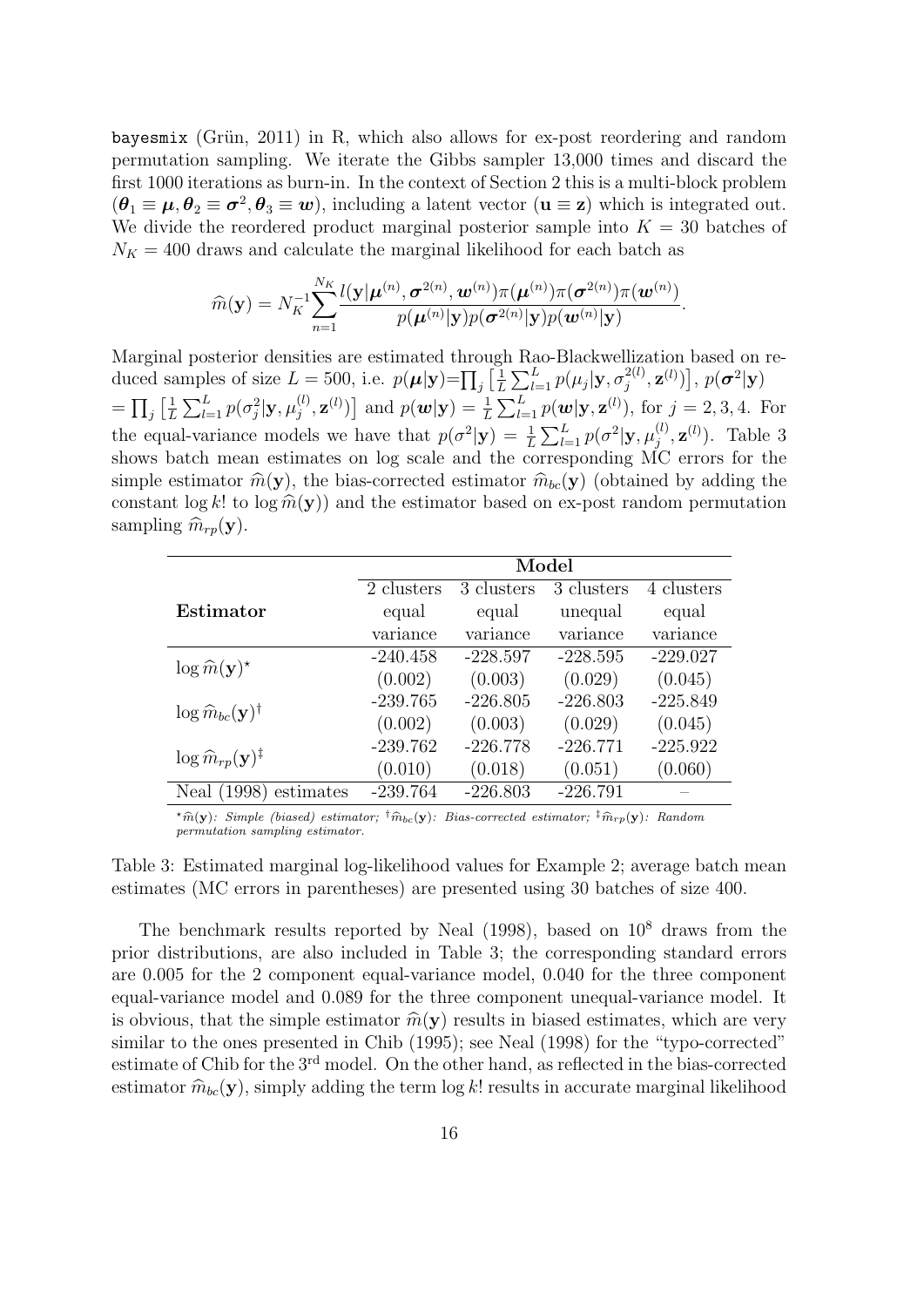estimates which are in agreement with the estimates of Neal. Interestingly, the MC errors of  $\hat{m}_{bc}(\mathbf{y})$  are similar to the "coefficients of variation" in Steele et al. (2006) who handle marginal likelihood estimation through an incremental mixture importance sampling approach based on marginalization. Nevertheless, Steele et al. (2006) adopt different prior assumptions and, therefore, their marginal likelihood estimates are not comparable to the ones in Table 3.



Figure 1: Histograms of posterior means for the three models from Gibbs sampling.

Histograms of posterior means from Gibbs sampling are presented in Figure 1. As seen, the Gibbs sampler remains in one particular mode for the 2-component and 3-component equal variance models. This is not the case for the 3-component unequal variance model, where label-switching does actually occur for parameters  $\mu_1$ and  $\mu_2$ . For the 4-component model label-switching is noticeable for all posterior means. Despite that fact, the bias-corrected estimator still performs well for these models. Nevertheless, we would not warrant to guarantee that the bias-corrected estimator will always perform well, especially as the number of clusters gets larger and the posterior modes are not well separated.

Alternatively, one can simply use random permutation sampling and estimate the marginal likelihoods without the need to account for bias-correction. In addition, random permutation sampling will probably prove to be a more reliable solution for models with many components, since the marginal posteriors from random permutation sampling capture all possible modes. The estimates from  $\hat{m}_{rp}(\mathbf{y})$  are indeed very similar to Neal's estimates and to the bias-corrected estimates. The MC errors are slightly higher for the random permutation estimates, nevertheless, this is understandable since ex-post random permutation artificially increases MCMC variability. Histograms of posterior means from random permutation sampling are presented in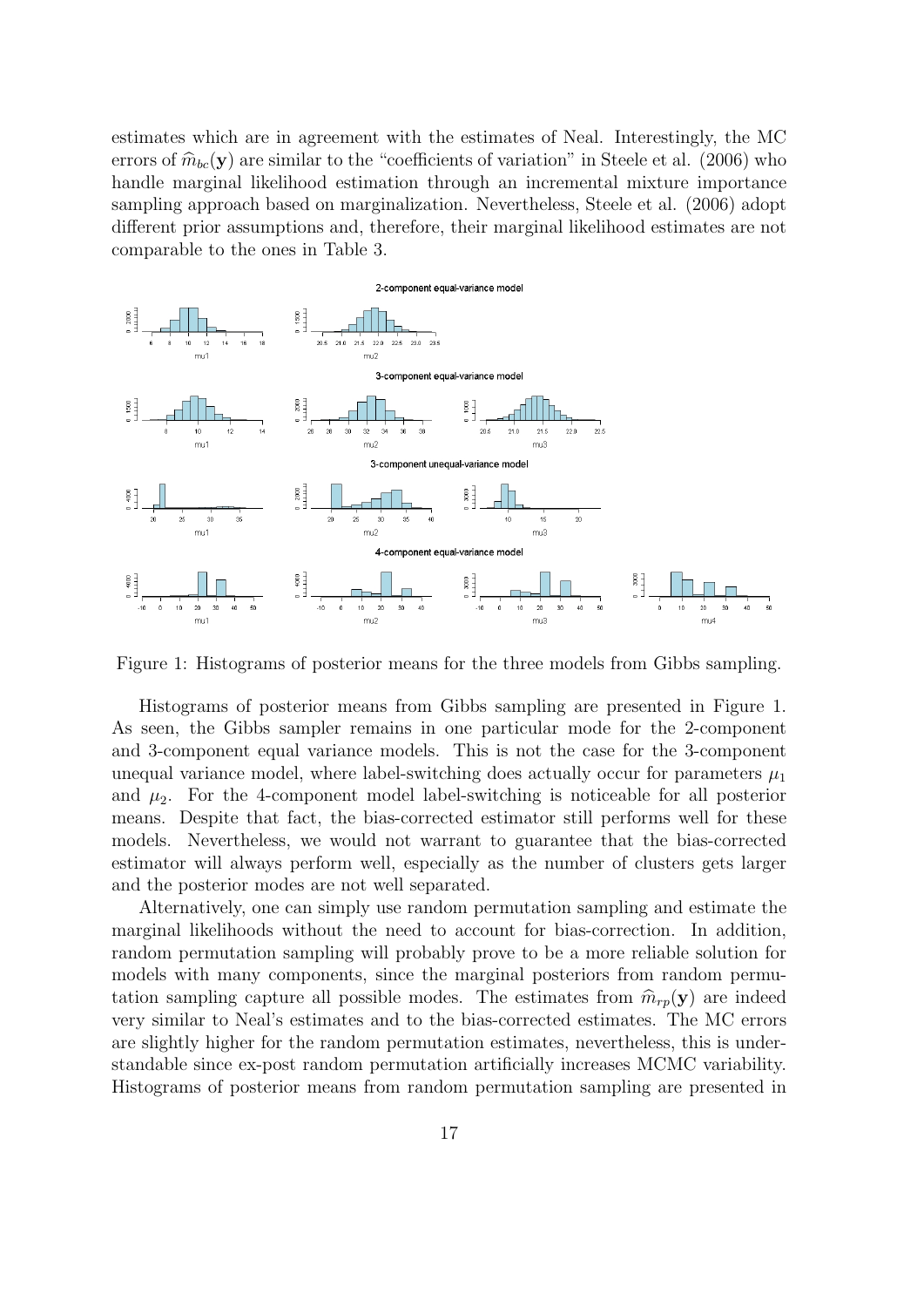2-component equal-variance model



Figure 2: Histograms of posterior means for the three models from random permutation sampling.

Figure 2; the symmetries in the posterior distributions due to non-identifiability are now apparent. In accordance to the discussion in Carlin and Chib (1995), the histograms for the 4-component model show that only three modes are estimated efficiently as there is a significant overlap between the 2nd and 3rd mode.

In conclusion, both  $\hat{m}_{bc}(\mathbf{y})$  and  $\hat{m}_{rp}(\mathbf{y})$  yield satisfactory results. For models with a small number of components (i.e. when label-switching is not likely to occur) the bias-corrected estimator will most probably be sufficient. For more complicated models and when the two estimators result in estimates which are in disagreement, we would recommend to use either the correction for the candidate estimator proposed by Marin and Robert (2008) or the estimator based on alternative MCMC strategies  $(e.g.$  Frühwirth-Schnatter, 2001; Geweke, 2007).

#### 3.3 Longitudinal Poisson models

As a last example, we consider a data set taken from Diggle et al. (1995), consisting of seizure counts  $y_{it}$  from a group of epilepticts  $(i = 1, 2, ..., 59)$  which is monitored initially over an 8-week baseline period  $(t = 0)$  and then over four subsequent 2-week periods  $(t = 1, 2, 3, 4)$ . Each patient is randomly assigned either a placebo or the drug progabide after the baseline period. This example is chosen mainly because standard Gibbs sampling is not possible to implement for the model presented next. In addition, the epilepsy data is also considered by Chib et al. (1998) and Chib and Jeliazkov (2001) who present marginal likelihood estimates based on the candidate's formula and Metropolis-Hastings sampling. Reduced posterior ordinates are calculated through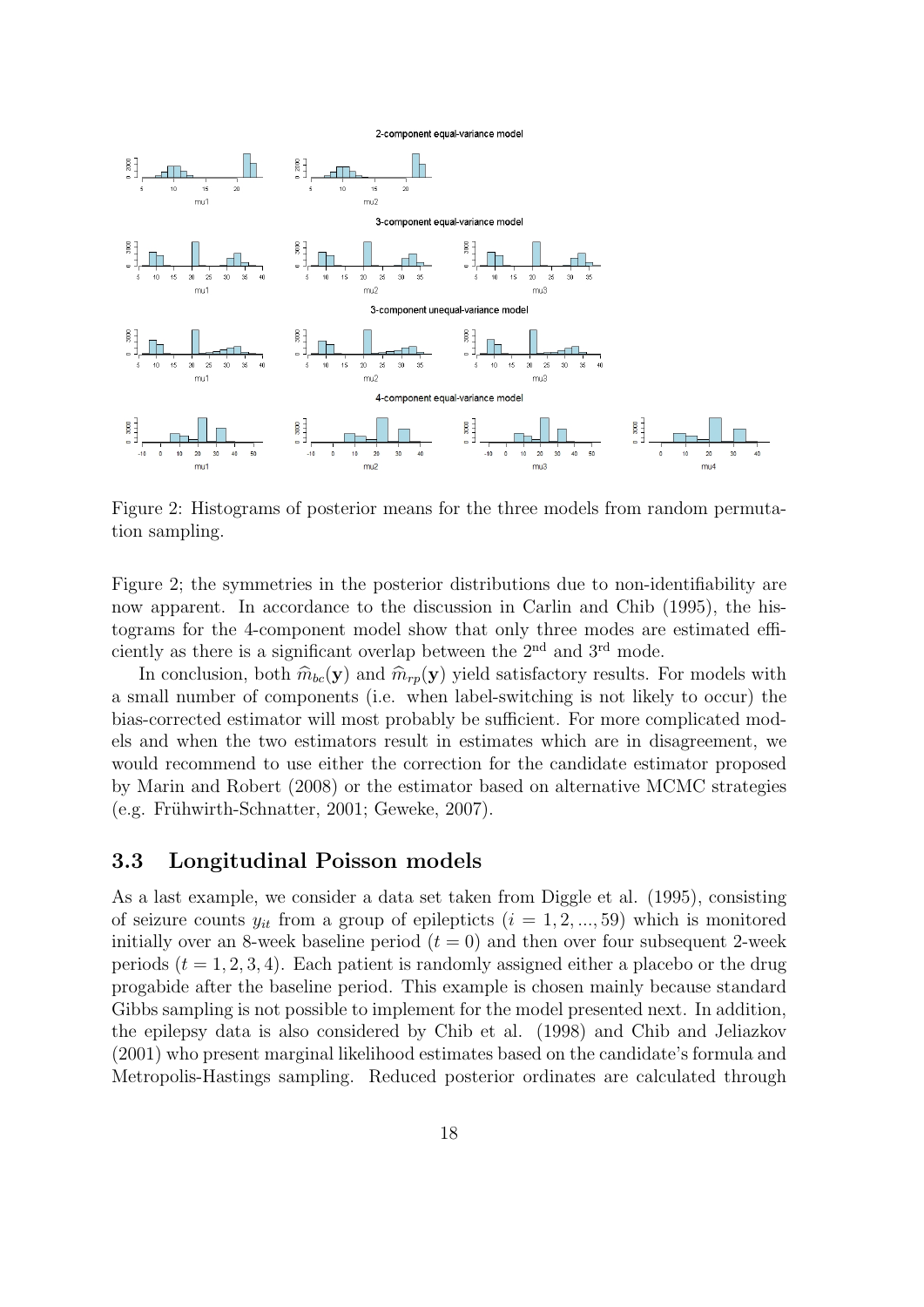kernel density estimation in Chib et al. (1998), whereas Chib and Jeliazkov (2001) employ Metropolis-Hastings updating. For the sake of comparison, we adopt exactly the same modeling assumptions.

The main model under consideration is

$$
y_{it}|\boldsymbol{\beta}, \mathbf{b}_i \sim \text{Poisson}(\lambda_{it}),
$$
  
\n
$$
\log \lambda_{it} = \log \tau_{it} + \beta_1 x_{it1} + \beta_2 x_{it2} + b_{i1} + b_{i2} x_{it2},
$$
  
\n
$$
\mathbf{b}_i \sim \mathcal{N}_2(\boldsymbol{\eta}, \mathbf{D}),
$$

where  $\tau_{it}$  is the offset which equals 8 when  $t = 0$  and 2 otherwise,  $x_{it1}$  is an indicator of treatment (0 for placebo, 1 for progabide treatment),  $x_{it2}$  is an indicator of time period (0 for baseline, 1 otherwise) and  $\mathbf{b}_i = (b_{i1}, b_{i2})$  are latent random effects for  $i = 1, 2, ..., 58$  (subject 49 is removed from the analysis due to unusually high pre-and post-randomization seizure counts). The prior assumptions are bivariate normal distributions for  $\beta$  and  $\eta$  and a bivariate inverse-Wishart for **D**, namely  $\beta \sim \mathcal{N}_2(0, 100I_2)$ ,  $\eta \sim \mathcal{N}_2(0, 100I_2)$  and  $\mathbf{D} \sim \mathcal{IW}_2(4, I_2)$ , where  $I_2$  is the 2 × 2 identity matrix. The full conditionals of  $\eta$  and  $D$  are known, specifically we have that

$$
\eta | D, b_1, ..., b_{58} \sim \mathcal{N}_2(\widehat{\eta}, V),
$$
  
 
$$
D | \eta, b_1, ..., b_{58} \sim \mathcal{IW}_2(58 + 4, I_2 + \sum_{i=1}^{58} (b_i - \eta)(b_i - \eta)^T),
$$

where  $\hat{\mathbf{\eta}} = \mathbf{V} \sum_{i=1}^{58} \mathbf{D}^{-1} \mathbf{b}_i$  and  $\mathbf{V} = (100^{-1} \mathbf{I}_2 + 58 \mathbf{D}^{-1})^{-1}$ . The full conditionals for  $\beta$  and the  $b_i$ 's are not known distributions and thus standard Gibbs sampling is not feasible. Another complication is that the integrated sampling likelihood  $l(\mathbf{y}|\boldsymbol{\beta}, \boldsymbol{\eta}, \mathbf{D}) = \prod_{i=1}^{58} \int l(\mathbf{y}_i|\boldsymbol{\beta}, \mathbf{b}_i) \pi(\mathbf{b}_i) d\mathbf{b}_i$ , with  $l(\mathbf{y}_i|\boldsymbol{\beta}, \mathbf{b}_i) = \prod_{t=0}^{4} l(\mathbf{y}_{it}|\boldsymbol{\beta}, \mathbf{b}_i)$ , is also not available analytically. Therefore, evaluating  $l(\mathbf{y}|\boldsymbol{\beta}, \boldsymbol{\eta}, \mathbf{D})$  requires either numerical integration or some other efficient technique, such as importance sampling for instance.

We utilize WinBUGS software (Spiegelhalter et al., 2003) to sample from the posterior. Specifically, one chain is iterated 31,000 times and the first 1000 iterations are discarded as burn-in, resulting in a final sample of 30,000 draws. Posterior means and standard deviations, for the parameters of scientific interest, are presented in Table 4. The estimates for the main model are comparable to the Metropolis-Hastings estimates presented in Chib et al. (1998). Table 4 also includes the estimates for the simpler model without the random effects related to time. For this model we assume a-priori that  $b_i \sim \mathcal{N}(\eta_1, D_{11})$ , for  $i = 1, 2, ..., 58$ . In order to keep equivalent prior assumptions to the main model, we define the priors as  $\eta_1 \sim \mathcal{N}(0, 100)$  and  $D_{11} \sim \mathcal{IG}(2, 1/2).$ 

As discussed in Section 2.3, there are two approaches for estimating the marginal likelihood of this model. The first is to treat it as a 3-block setting, i.e. consider the product of the marginal posteriors of  $\beta$ ,  $\eta$ , D as importance sampling density. In this case one needs to estimate the integrated likelihood which is unknown. The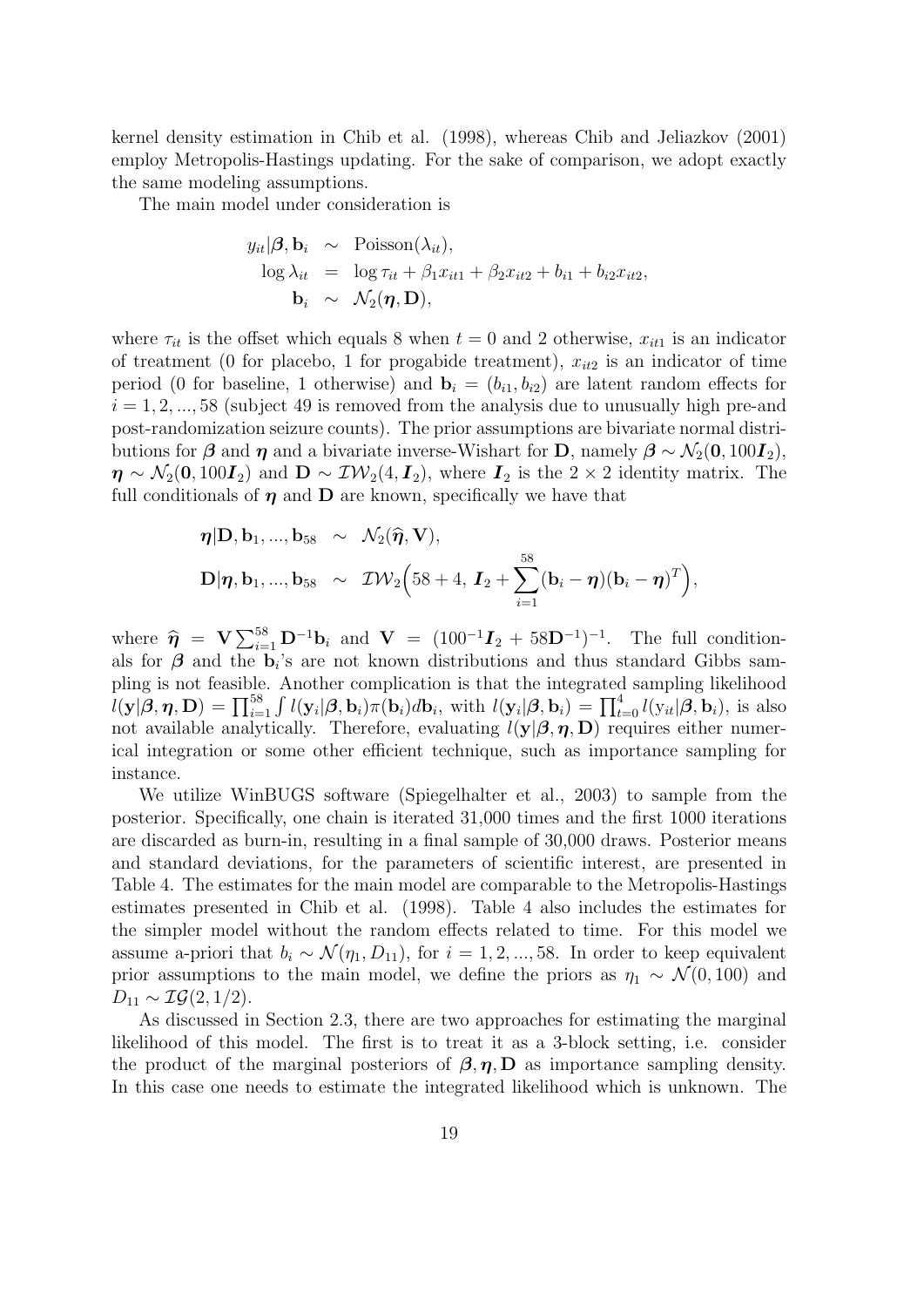second approach is to treat the problem as a 4-block setting, i.e. also include the joint marginal posterior of the  $\mathbf{b}_i$ 's in the importance sampling density. The advantage with this approach is that we can work directly with the hierarchical Poisson likelihood.

Initially, let us consider the first approach which corresponds to estimator  $(5)$ of Section 2.3; in this case the parameters of scientific interest are  $\theta_1 \equiv \beta, \theta_2 \equiv$  $\eta, \theta_3 \equiv D$ , while  $\mathbf{u} \equiv \{\mathbf{b}_1, ..., \mathbf{b}_{58}\}\$ is used only for Rao-Blackwellization. First, we appropriately re-order the posterior sample in order to correspond to a sample from the product marginal posterior and then we split the sample into  $K = 30$  batches of  $N_K = 1000$  draws. The marginal likelihood estimate for each batch is calculated as

$$
\widehat{m}_{b_3}(\mathbf{y}) = N_K^{-1} \sum_{n=1}^{N_K} \frac{l(\mathbf{y}|\boldsymbol{\beta}^{(n)}, \boldsymbol{\eta}^{(n)}, \mathbf{D}^{(n)})\pi(\boldsymbol{\beta}^{(n)})\pi(\boldsymbol{\eta}^{(n)})\pi(\mathbf{D}^{(n)})}{p(\boldsymbol{\beta}^{(n)}|\mathbf{y})p(\boldsymbol{\eta}^{(n)}|\mathbf{y})p(\mathbf{D}^{(n)}|\mathbf{y})}.
$$

Marginal posterior probabilities for  $\eta$  and  $D$  are estimated via Rao-Blackwellization based on reduced posterior samples of  $L = 200$  draws which are randomly re-sampled from the initial MCMC sample, i.e.  $p(\boldsymbol{\eta}|\mathbf{y}) = \frac{1}{L} \sum_{l=1}^{L} p(\boldsymbol{\eta}|\mathbf{D}^{(l)}, \mathbf{b}_1^{(l)})$  $\mathbf{b}_1^{(l)},...,\mathbf{b}_{58}^{(l)})$  and  $p(\mathbf{D}|\mathbf{y})=$ 1  $\frac{1}{L}\sum_{l=1}^L p(\mathbf{D}|\boldsymbol{\eta}^{(l)},\mathbf{b}_1^{(l)})$  $\mathbf{b}_1^{(l)},...,\mathbf{b}_{58}^{(l)}$ ). For the marginal posterior of  $\boldsymbol{\beta}$  we assume that  $p(\boldsymbol{\beta}|\mathbf{y}) \approx$  $\mathcal{N}_2(\tilde{\boldsymbol{\beta}}, \tilde{\boldsymbol{\Sigma}})$ , where  $\tilde{\boldsymbol{\beta}}$  and  $\tilde{\boldsymbol{\Sigma}}$  are estimated from the MCMC output. Similarly to Chib et al. (1998) and Chib and Jeliazkov (2001), we employ further importance sampling to evaluate the likelihood  $l(y|\beta, \eta, D)$ . We employ multivariate normals as importance sampling functions, namely  $p_{IS}(\mathbf{b}_1, ..., \mathbf{b}_{58}|\mathbf{y}) \approx \mathcal{N}_{116}(\mathbf{b}, \mathbf{B})$  for the main model and  $p_{IS}(b_1, ..., b_{58}|\mathbf{y}) \approx \mathcal{N}_{58}(\mathbf{b}, \mathbf{B})$  for the reduced model, where **b**, **B** are the vector of means and the complete covariance matrix of the random effects estimated from the MCMC output. Likelihood estimation is based on 100 importance sampling draws.

Based on the alternative 4-block approach, corresponding to estimator (6) of Section 2.3, the batched marginal likelihood estimates are calculated as

$$
\widehat{m}_{b_{4}}(\mathbf{y}) = N_{K}^{-1} \!\sum_{n=1}^{N_{K}}\left[\frac{l(\mathbf{y}|\boldsymbol{\beta}^{(n)}, \mathbf{b}_{1}^{(n)},...,\mathbf{b}_{58}^{(n)})\times}{\pi(\boldsymbol{\beta}^{(n)})\pi(\mathbf{b}_{1}^{(n)},...,\mathbf{b}_{58}^{(n)}|\boldsymbol{\eta}^{(n)},\mathbf{D}^{(n)})\pi(\boldsymbol{\eta}^{(n)})\pi(\mathbf{D}^{(n)})\times} \right]\!\left[\left\{p(\boldsymbol{\beta}^{(n)}|\mathbf{y})p(\mathbf{b}_{1}^{(n)},...,\mathbf{b}_{58}^{(n)}|\mathbf{y})p(\boldsymbol{\eta}^{(n)}|\mathbf{y})p(\mathbf{D}^{(n)}|\mathbf{y})\right\}^{-1}\right]
$$

.

With this approach, there is no need to implement further importance sampling for evaluating the likelihood function since the data conditional on the random effects parameters follow the Poisson distribution. Despite this convenient aspect, the downside of the 4-block estimator is that it requires estimation of the high-dimensional joint marginal  $p(\mathbf{b}_1, ..., \mathbf{b}_{58}|\mathbf{y})$ . Given that the Rao-Blackwell device cannot be used, we adopt a simple assumption and namely use the importance sampling functions used for likelihood evaluation in estimator  $\hat{m}_{b_3}(\mathbf{y})$ , i.e. we assume that  $p(\mathbf{b}_1, ..., \mathbf{b}_{58}|\mathbf{y}) \approx$ <br> $N_c(\tilde{\mathbf{b}}, \tilde{\mathbf{B}})$  for the model with time effects and  $p(b_1, b_2|\mathbf{y}) \approx N_c(\tilde{\mathbf{b}}, \tilde{\mathbf{B}})$  for the  $\mathcal{N}_{116}(\tilde{\mathbf{b}}, \tilde{\mathbf{B}})$  for the model with time effects and  $p(b_1, ..., b_{58}|\mathbf{y}) \approx \mathcal{N}_{58}(\tilde{\mathbf{b}}, \tilde{\mathbf{B}})$  for the model not including time effects.

Average batch mean marginal likelihood estimates and MC errors for the two models in question are presented in Table 4. The 3-block approach provides accurate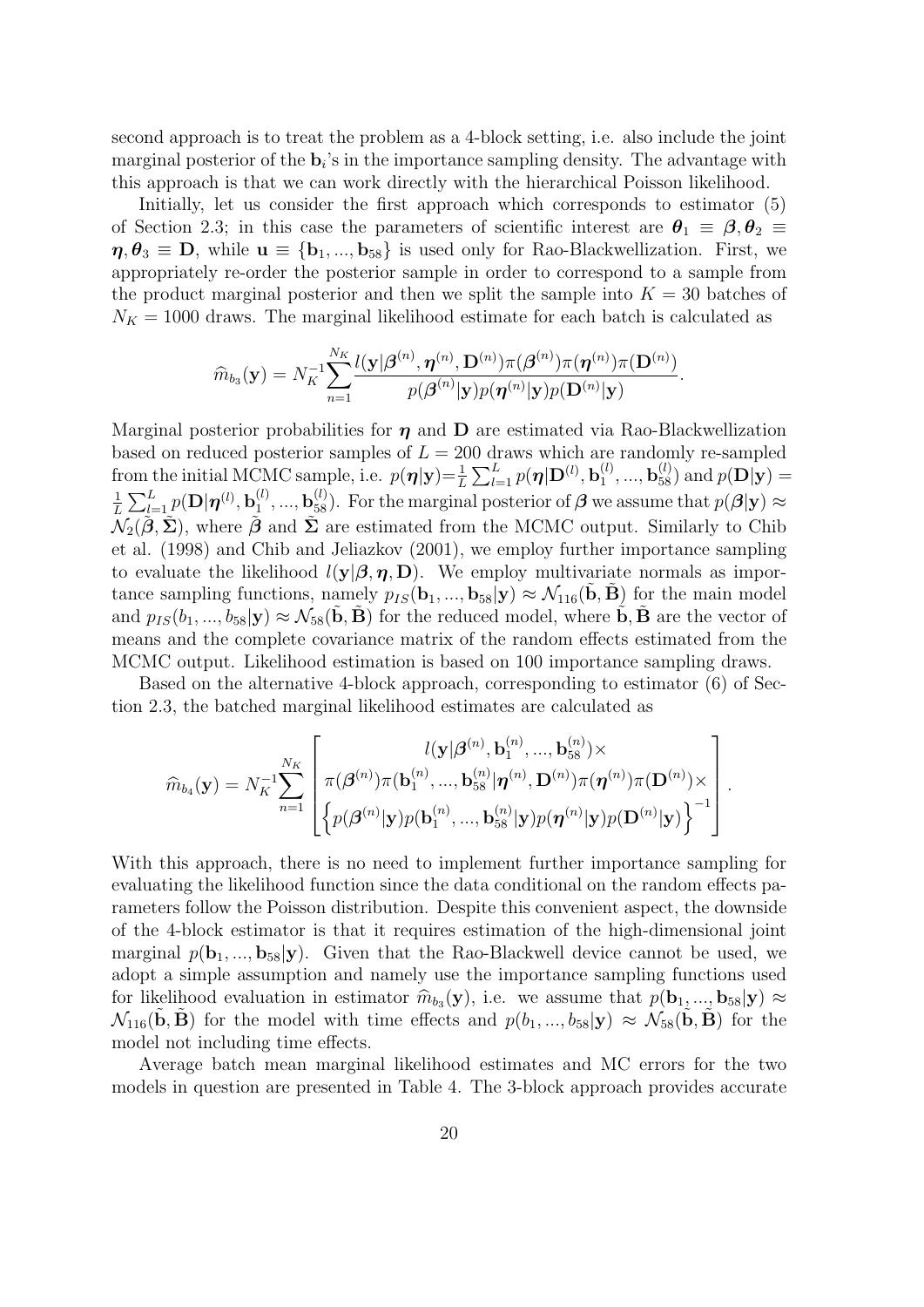|                                      |             | Model with        | Model without |                   |  |
|--------------------------------------|-------------|-------------------|---------------|-------------------|--|
| Parameter                            | time effect |                   | time effect   |                   |  |
|                                      | Mean        | St.Dev.           | Mean          | St.Dev.           |  |
| Constant $\eta_1$                    | 1.065       | 0.146             | 1.095         | 0.138             |  |
| Treatment $\beta_1$                  | $-0.0003$   | 0.209             | $-0.071$      | 0.190             |  |
| Time $\eta_2$                        | 0.005       | 0.111             |               |                   |  |
| Interaction $\beta_2$                | $-0.349$    | 0.156             | $-0.191$      | 0.052             |  |
| $D_{11}$                             | 0.474       | 0.100             | 0.531         | 0.105             |  |
| $D_{12}$                             | 0.017       | 0.057             |               |                   |  |
| $D_{22}$                             | 0.243       | 0.063             |               |                   |  |
| Log-marginal likelihood estimates    |             |                   |               |                   |  |
| $\log \widehat{m}_{b_3}(\mathbf{y})$ |             | $-914.992(0.035)$ |               | $-966.971(0.018)$ |  |
| $\log \widehat{m}_{b_4}(\mathbf{y})$ |             | $-914.485(0.137)$ |               | $-966.814(0.064)$ |  |
| Chib et al. (1998)                   | $-915.404$  |                   | $-969.824$    |                   |  |
| Chib $\&$ Jeliazkov (2001)           | $-915.230$  |                   |               |                   |  |

Table 4: Posterior means and standard deviations from 30,000 posterior draws for the parameters of two epilepsy models and average batch mean marginal likelihood estimates (MC errors in brackets) from 30 batches of size 1000 for the 3-block and 4-block estimators for Example 3.

estimates with MC errors being very low in comparison to the magnitude of the batched means. The 4-block estimates are in agreement with the 3-block estimates, but have higher Monte Carlo errors; approximately four times higher than the MC errors of  $\hat{m}_{b_3}(\mathbf{y})$ . Nevertheless, this is expected due to the much larger augmented<br>parameter space and the use of the permal approximation of the high dimensional parameter space and the use of the normal approximation of the high-dimensional joint posterior of the random effects. Overall, estimator  $\hat{m}_{b_4}(\mathbf{y})$  is computationally less<br>domanding than  $\hat{m}_{b_4}(\mathbf{y})$  and the resulting MC errors, although higher than these of demanding than  $\hat{m}_{b_3}(\mathbf{y})$  and the resulting MC errors, although higher than those of  $\hat{m}_{b_3}(\mathbf{y})$  are still relatively lew in comparison to the batched mean marginal likelihood  $\hat{m}_{b_3}(\mathbf{y})$ , are still relatively low in comparison to the batched mean marginal likelihood values.

Table 4 also includes the estimates presented in Chib et al. (1998) and Chib and Jeliazkov (2001) from 10,000 posterior draws. Both latter studies report standard errors, based on the variance estimator of Newey and West (1987), of approximately 0.1 for the main model. The reduced model is briefly considered in Chib et al. (1998) without reporting a standard error. Our 3-block and 4-block estimates are comparable to those of Chib et al. (1998) and Chib and Jeliazkov (2001) but not in strict agreement. Our experience from this particular example is that a long MCMC chain is needed in order to obtain accurate posterior estimates; initial 3-block estimates based on 10,000 posterior draws were actually closer to the estimates of Chib et al. (1998) and Chib and Jeliazkov (2001), namely -915.566 for the main model and -969.580 for the reduced model, but with considerably higher MC errors.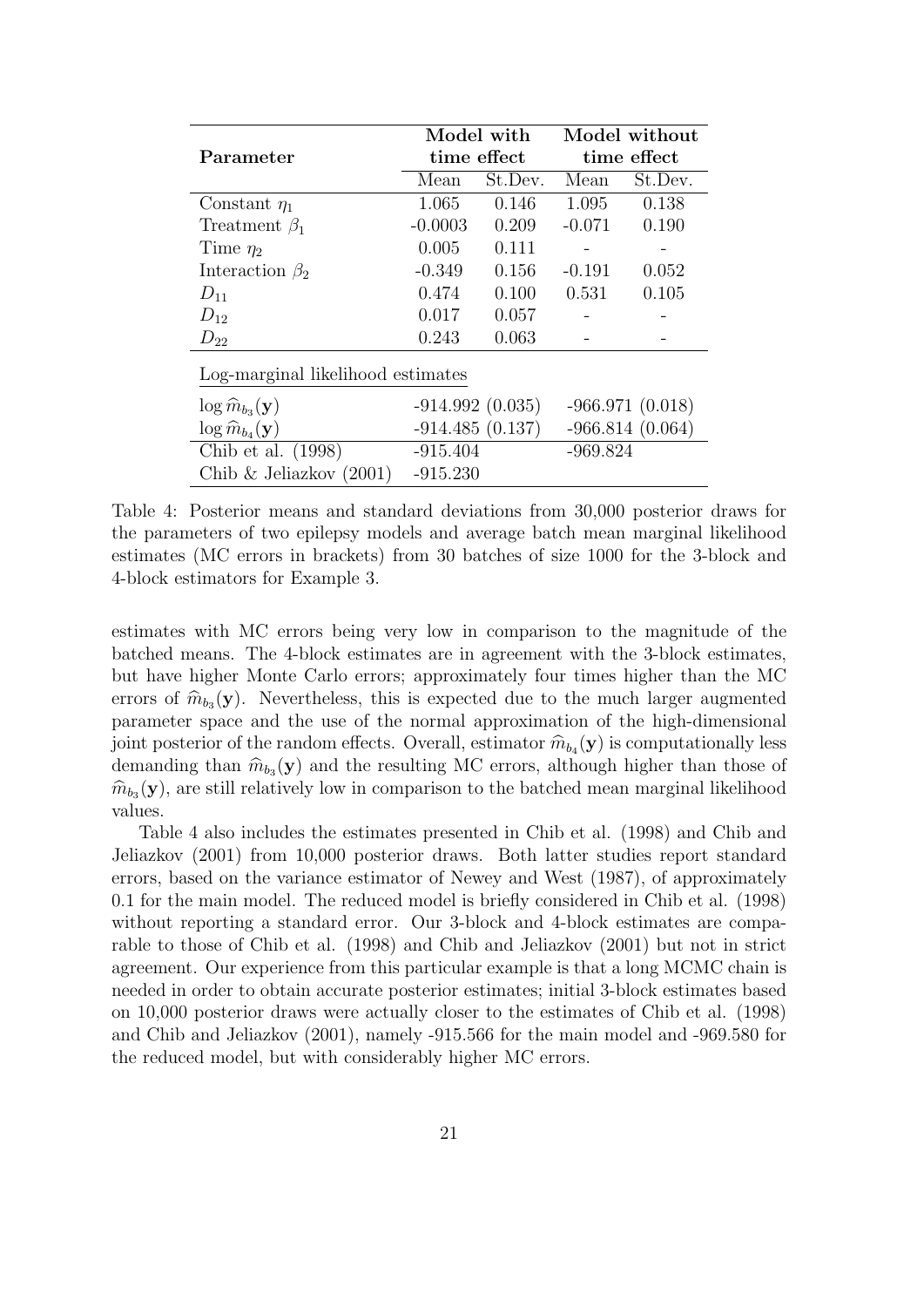### 3.4 MC errors for different number of iterations

Here we briefly investigate the issue of finite variance for the illustrated examples presented in this section. Following the discussion in Section 2.6, an informal empirical

|                                                                     | $\overline{\text{MCMC}}$ | MC       |
|---------------------------------------------------------------------|--------------------------|----------|
| <b>Examples and models</b>                                          | length                   | error    |
| Example 1: Normal regression models <sup>*</sup> ( $N = 9000$ )     |                          |          |
|                                                                     | $\cal N$                 | 0.0023   |
| intercept                                                           | 2N                       | 0.0018   |
|                                                                     |                          | (0.0016) |
|                                                                     | $\overline{N}$           | 0.0030   |
| intercept+wind speed                                                | $2{\cal N}$              | 0.0021   |
|                                                                     |                          | (0.0021) |
|                                                                     | $\overline{N}$           | 0.0030   |
| intercept+log(wind speed)                                           | $2{\cal N}$              | 0.0023   |
|                                                                     |                          | (0.0021) |
|                                                                     | $\overline{N}$           | 0.0033   |
| intercept+wind speed+(centered wind speed) <sup>2</sup>             | $2{\cal N}$              | 0.0026   |
|                                                                     |                          | (0.0023) |
|                                                                     |                          |          |
| Example 2: Gaussian mixture models <sup>†</sup> ( $N = 12000$ )     |                          |          |
|                                                                     | $\cal N$                 | 0.010    |
| 2 clusters equal variance                                           | 2N                       | 0.007    |
|                                                                     |                          | (0.007)  |
|                                                                     | $\overline{N}$           | 0.018    |
| 3 clusters equal variance                                           | 2N                       | 0.015    |
|                                                                     |                          | (0.013)  |
|                                                                     | $\overline{N}$           | 0.051    |
| 3 clusters unequal variance                                         | 2N                       | 0.039    |
|                                                                     |                          | (0.036)  |
|                                                                     | $\overline{N}$           | 0.060    |
| 4 clusters equal variance                                           | 2N                       | 0.047    |
|                                                                     |                          | (0.042)  |
| Example 3: Longitudinal Poisson models <sup>‡</sup> ( $N = 30000$ ) |                          |          |
|                                                                     | $\cal N$                 | 0.137    |
| Model with time effect                                              | $2{\cal N}$              | 0.105    |
|                                                                     |                          | (0.097)  |
|                                                                     | $\overline{N}$           | 0.063    |
| Model without time effect                                           | $2{\cal N}$              | 0.040    |
|                                                                     |                          | (0.045)  |

\*MC errors for the Rao-Blackwell estimator for  $g = n^2$ ; <sup>†</sup>MC errors for the random permutation estimator;  $\frac{1}{4}MC$  errors for the 4-block estimator

Table 5: MC errors of marginal log-likelihood estimates for MCMC runs of length N and 2N; the number of batches is 30 for all models. The expected MC errors for samples of size 2N under the assumption of finite variance are presented in parentheses.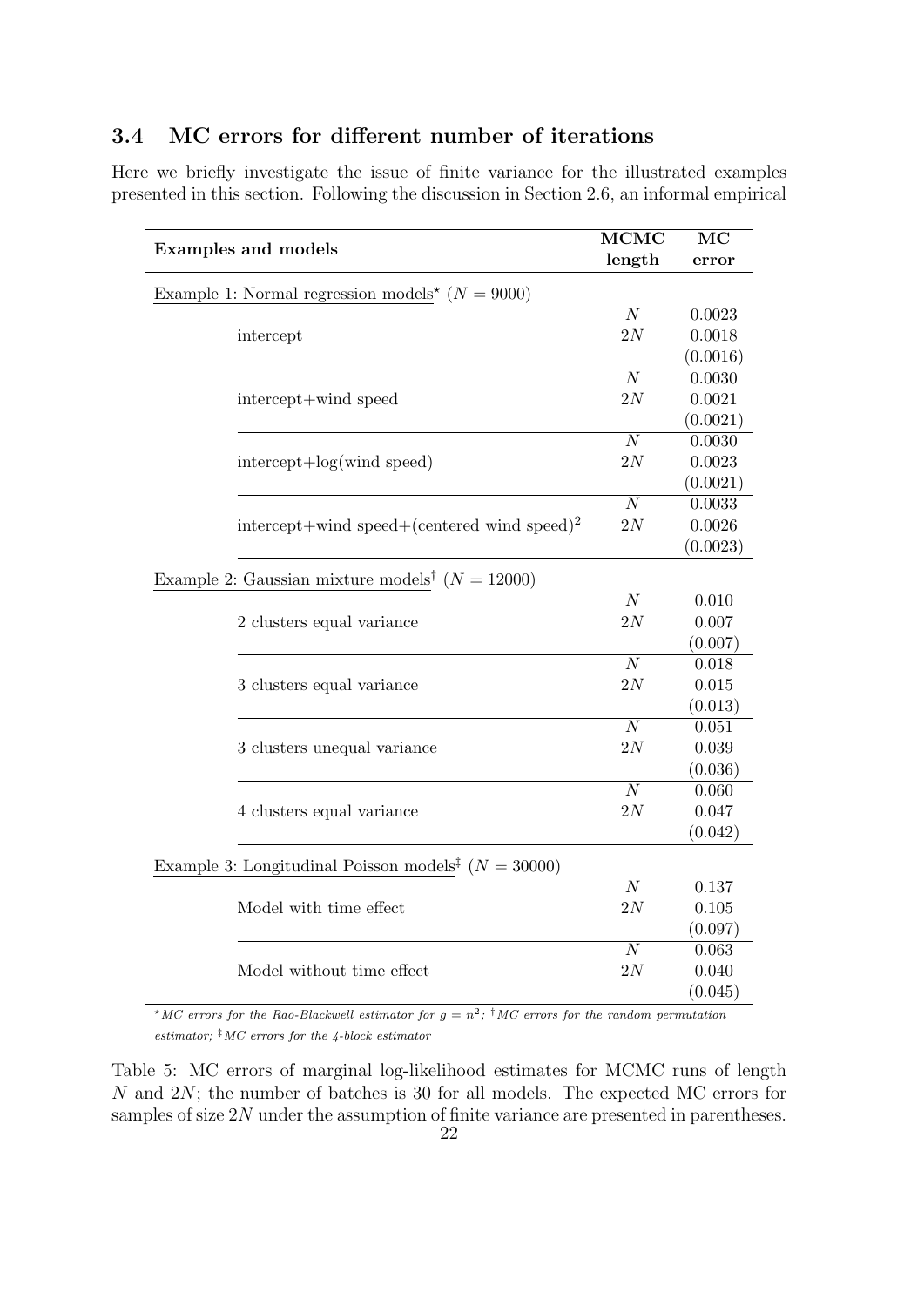diagnostic for checking whether the variance is finite can be performed by comparing the MC errors from MCMC samples of different sizes. In general, increasing the MCMC sample by a factor of d should lead to a decrease of MC errors by a factor MCMC sample by a factor of a should lead to a decrease of MC errors by a factor<br>of  $\sqrt{d}$  for estimators which have finite variance. Table 5 depicts the estimated MC errors for the Rao-Blackwell estimator for Example 1, the estimator based on randompermutation sampling for Example 2 and the 4-block estimator for Example 3. In all cases, the MC errors from the original posterior samples of size N are compared with the corresponding errors from samples of size  $2N$  and with the errors from the original the corresponding errors from samples of size  $2N$  and with the errors from the original samples scaled down by a factor of  $\sqrt{2}$ , which are the expected MC errors under the assumption of finite variance. From this table, it is evident that the MC errors from the MCMC runs with length equal to  $2N$  are roughly equal to the MC errors from the MCMC runs with length equal to  $2N$  are roughly equal to the MC errors from<br>the chains with length N divided by  $\sqrt{2}$ , for all models, indicating that the variance of the corresponding estimators is finite.

### 4 Concluding remarks

In this paper we have presented a method of marginal likelihood estimation based on utilizing the product marginal posterior as importance sampling density. The approach is in general straightforward to implement even for multi-block parameter settings as it is non-iterative and does not require adaptations in MCMC sampling. As illustrated, the estimator is accurate in capturing changes in the marginal likelihood due to different diffuse prior setups that do not affect the posterior distribution. For such cases, the computational demands for estimating marginal likelihoods of competing models under diffuse priors are reduced significantly, since only one MCMC run is required. In general, the overall performance of the estimator depends on; i) the efficiency of approximating the joint posterior through independent univariate or multivariate marginals and ii) the accuracy in estimating marginal posterior densities.

Arguably, the method can fail when the product of marginal posteriors is a poor approximation to the joint posterior. Nevertheless, appropriate parameter blocking and reparameterizations can always improve the performance of the method, so that it will be feasible to work with a few parameter blocks that are close to orthogonal regardless whether the elements within the blocks are highly correlated. In the three, relatively diverse, examples handled in this paper the natural blocking of the parameters proved to be sufficient in delivering accurate estimates. It is worth noting that similar estimators based on importance sampling from independent posterior factorizations have shown to perform well (Botev et al., 2012; Chan and Eisenstat, 2013). Moreover, independent posterior factorization is also extensively used for the variational Bayes (Bishop, 2006) and expectation-propagation (Minka, 2001) approaches in the maching-learning literature. As a last remark concerning this topic, Ghosh and Clyde (2011) present a methodology for linear and binary regression models that augments non-orthogonal designs to obtain orthogonal designs based on Gibbs sampling for the "missing" response variables. With some additional effort one could consider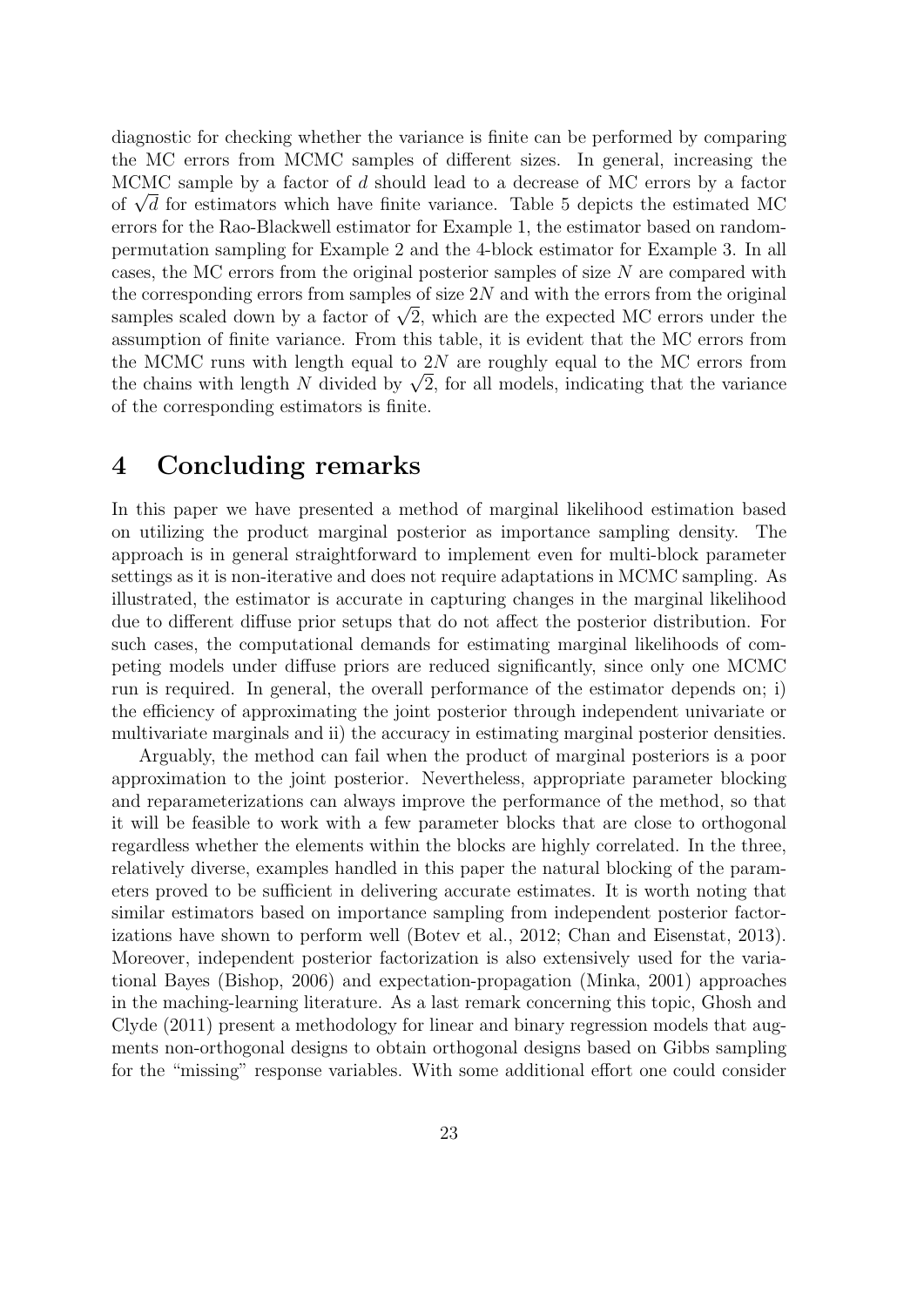this orthogonalization approach which would guarantee an optimal importance sampling density, thus leaving estimation of univariate marginal posterior densities as the only remaining source of error.

With respect to estimating marginal probabilities, the approach proposed here is particularly suited for Gibbs sampling settings where Rao-Blackwellization can be used to obtain simulation-consistent marginal posterior density estimates. Practically, the proposed estimator can get computationally demanding when using Rao-Blackwellization for the entire posterior sample. Nevertheless, the related coding work basically requires averaging and is straighforward, without requiring any special effort in implementation or fine-tuning of parameters in trial and error runs. In addition, as illustrated in the examples, the sample needed for Rao-Blackwellization is substantially smaller than the total MCMC sample and is obtained once as a random sub-sample of the MCMC chain.

The approach can also be applied under other types of MCMC schemes by adopting other strategies for estimating the marginal posterior densities such as normal approximations, fitting posterior moments, kernel methods and so forth. In strict theory, the method will not yield unbiased estimates when using such approximating strategies, nevertheless, in practical terms such approaches can often be sufficient and can lead to accurate estimates even for high dimensional multivariate approximations, as demonstrated in Section 3.3. In addition, the degree of bias can be checked indirectly by using the approximating densities as importance sampling densities. It is worth noting, that more elaborated strategies can also be considered, for instance the methods discussed in Oh (1999) based on importance-weighted marginal density estimation (Chen, 1994) or the integrated nested Laplace approximations (INLA's) presented in Rue et al. (2009).

The advantage of not depending on the type of MCMC scheme used to sample from the posterior becomes obvious for classes of models like the finite normal mixtures, considered here, where conventional Gibbs sampling fails to explore multi-modal posterior surfaces. This implies that the proposed method will also work well for models with similar posterior symmetries, based on alternative samplers (e.g. Frühwirth-Schnatter, 2001; Geweke, 2007), without increased complexity in estimation.

A possibly interesting extension of the idea presented here is to incorporate it within bridge-sampling estimation by using the product marginal posterior as approximating density.

# Acknowledgements

The authors would like to thank two anonymous referees for their interesting comments and suggestions.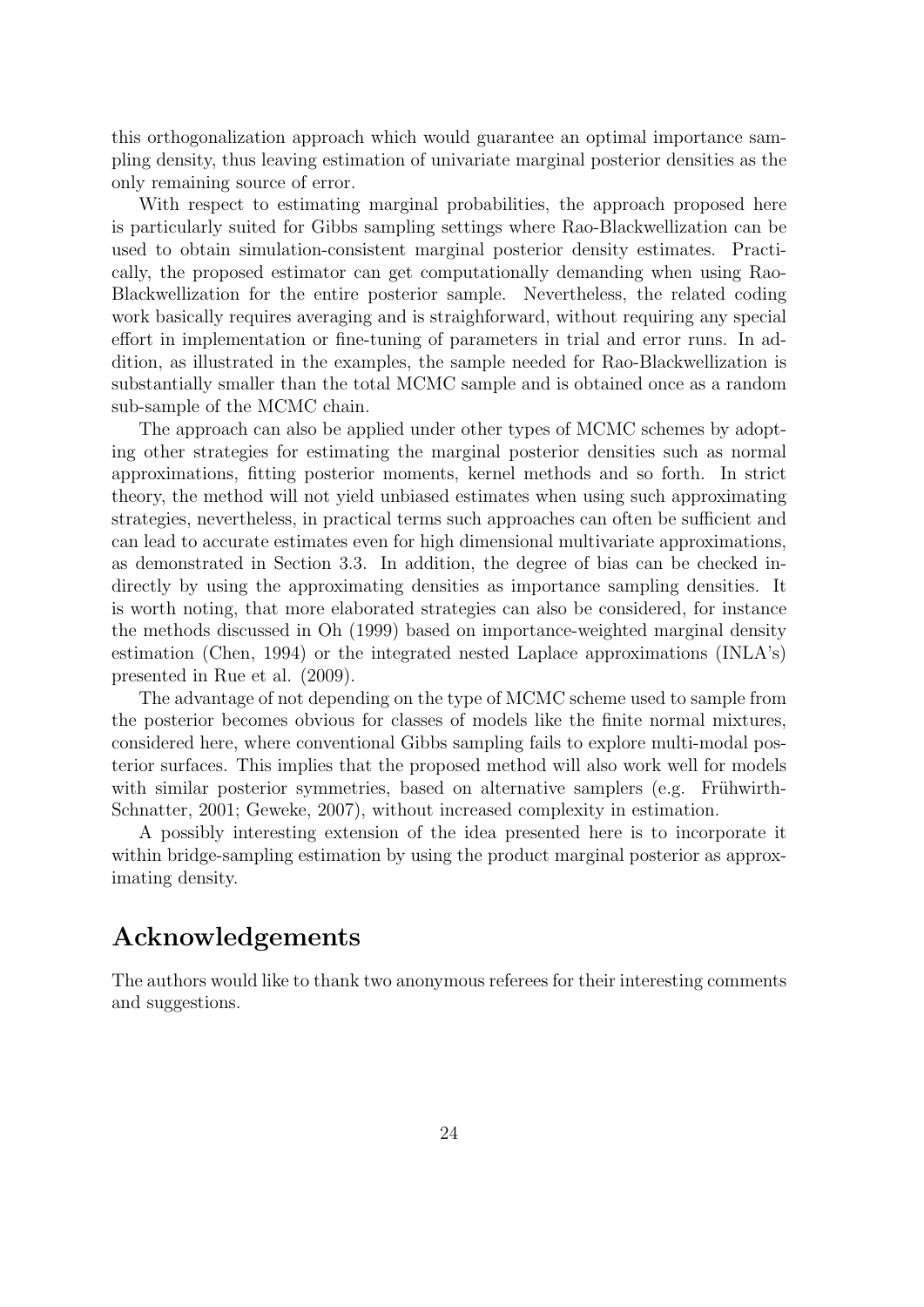## References

- Ardia, D., Bastürk, N., Hoogerheide, L. and van Dijk, H.K. (2012). A comparative study of Monte Carlo methods for efficient evaluation of marginal likelihood. Computational Statistics and Data Analysis, 56, 3398–3414.
- Berkhof, J., van Mechelen, I. and Gelman, A. (2003). A Bayesian approach to the selection and testing of mixture models. Statistica Sinica, 13, 423–442.
- Bishop, C.M. (2006). Pattern Recognition and Machine Learning. New York: Springer.
- Botev, Z., L'Ecuyer, P. and Tuffin, B. (2013). Markov chain importance sampling with applications to rare event probability estimation. Statistics and Computing, 23, 271–285.
- Carlin, B.P. and Chib, S. (1995). Bayesian model choice via Markov chain Monte Carlo methods. Journal of the Royal Statistical Society B, 57, 473–484.
- Carlin, B.P. and Louis, T. (1996). Bayes and Empirical Bayes Methods for Data Analysis. London: Chapman & Hall\CRC.
- Celeux, G., Hurn, M. and Robert, C. (2000). Computational and inferential difficulties with mixtures posterior distribution. Journal of the American Statistical Association, 95, 957–979.
- Chan, J. and Eisenstat, E. (2013). Marginal likelihood estimation with the crossentropy method. Econometric Reviews, forthcoming.
- Chen, M.-H. (1994). Importance-weighted marginal Bayesian posterior density estimation. Journal of the American Statistical Association, 89, 818–824.
- Chen, M.-H. (2005). Computing marginal likelihoods from a single MCMC output. Statistica Neerlandica, 59, 16–29.
- Chib, S. (1995). Marginal likelihood from the Gibbs output. Journal of the American Statistical Association, 90, 1313–132.
- Chib, S., Greenberg, E. and Winkelmann, R. (1998). Posterior simulation and Bayes factors in panel count data models. Journal of Econometrics, 86, 33–54.
- Chib, S. and Jeliazkov, I. (2001). Marginal likelihood from the Metropolis-Hastings output. Journal of the American Statistical Association, 96, 270–281.
- Dellaportas, P., Forster, J.J. and Ntzoufras, I. (2002). On Bayesian model and variable selection using MCMC. Statistics and Computing, 12, 27–36.
- Del Moral, P., Doucet, A. and Jasra, A. (2006). Sequential Monte Carlo samplers. Journal of the Royal Statistical Society B, 68, 411–436.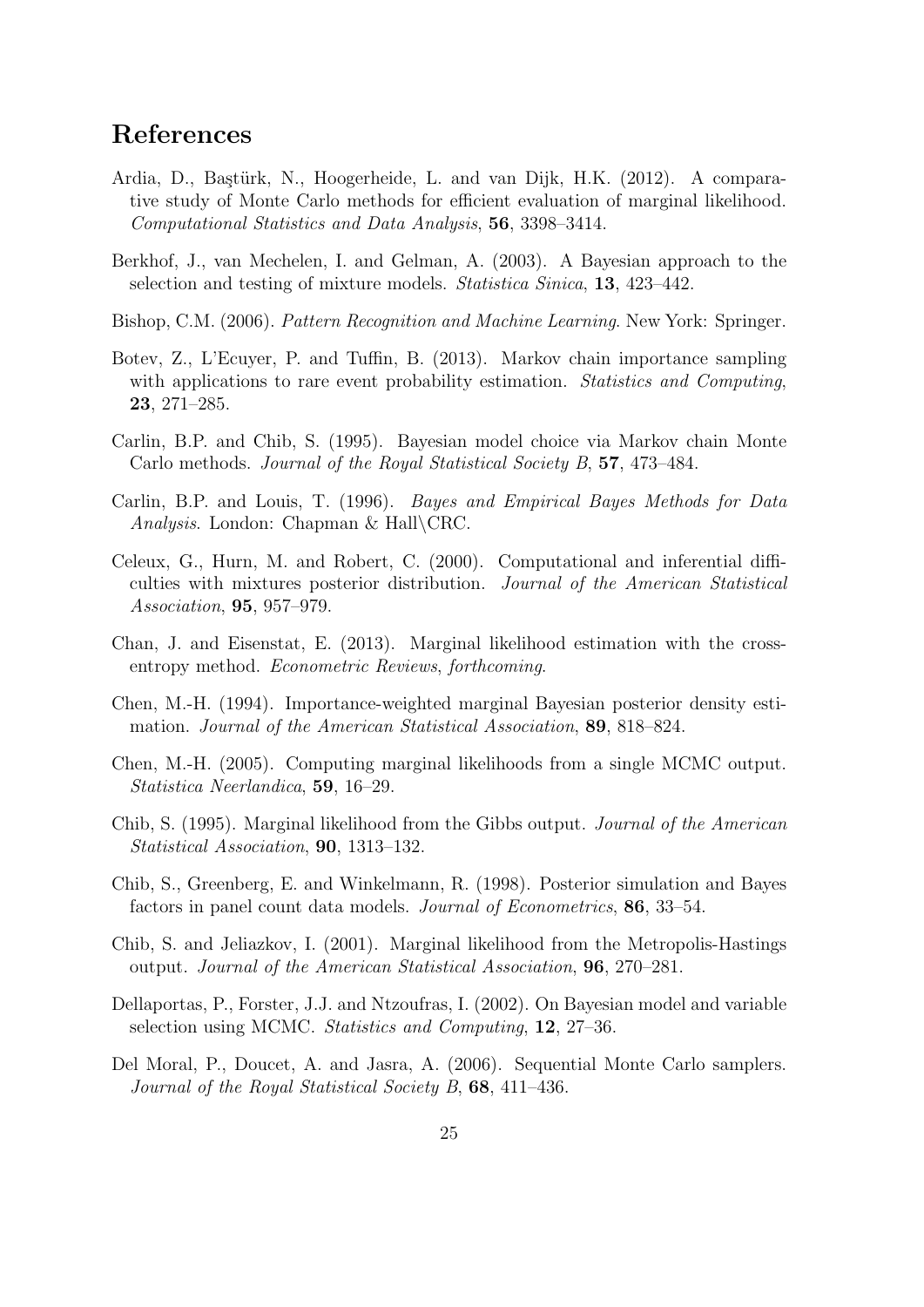- Dempster, A. P., Laird, N. M. and Rubin, D. B. (1977). Maximum likelihood from incomplete data via the EM algorithm (with discussion). Journal of the Royal Statistical Society B, 39, 1–38.
- Diebolt, J. and Robert, C.P. (1994). Estimation of finite mixture distributions through Bayesian sampling. Journal of the Royal Statistical Society B, 56, 363–375.
- Diggle, P., Liang, K.-Y. and Zeger, S.L. (1995). Analysis of Longitudinal Data. Oxford: Oxford University Press.
- Fernández, C., Ley, E. and Steel, M.F.J. (2001). Benchmark priors for Bayesian model averaging. Journal of Econometrics, 100, 381–427.
- Feroz, F., Balan, S.T. and Hobson, M.P. (2011). Bayesian evidence for two companions orbiting HIP 5158. Monthly Notices of the Royal Astronomical Society, 416, L104–L108.
- Feroz, F., Hobson, M.P. and Bridges, M. (2009). MULTINEST: an efficient and robust Bayesian inference tool for cosmology and particle physics. Monthly Notices of the Royal Astronomical Society, 398, 1601–1614.
- Friel, N. and Pettitt, A.N. (2008). Marginal likelihood estimation via power posteriors. Journal of the Royal Statistical Society B, 70, 589–607.
- Friel, N. and Wyse, J. (2012). Estimating the evidence a review. *Statistica Neer*landica, 66, 288–308.
- Frühwirth-Schnatter, S. (2001). Markov chain Monte Carlo estimation of classical and dynamic switching and mixture models. Journal of the American Statistical Association, 96, 194–209.
- Frühwirth-Schnatter, S. (2004). Estimating marginal likelihoods for mixture and Markov switching models using bridge sampling techniques. The Econometrics Journal, 7, 143–167.
- Gelfand, A.E. and Smith, A.F.M. (1990). Sampling-based approaches to calculating marginal densities. Journal of the American Statistical Association, 85, 398–409.
- Gelman, A. and Rubin, D.B. (1992). Inference from iterative simulation using multiple sequences. *Statistical Science*, **7**, 457–511.
- Geweke, J. (2007). Interpretation and inference in mixture models: simple MCMC works. Computational Statistics and Data Analysis, 51, 3529–3550.
- Geyer, C.J. (1992). Practical Markov chain Monte Carlo. Statistical Science, 4, 473–483.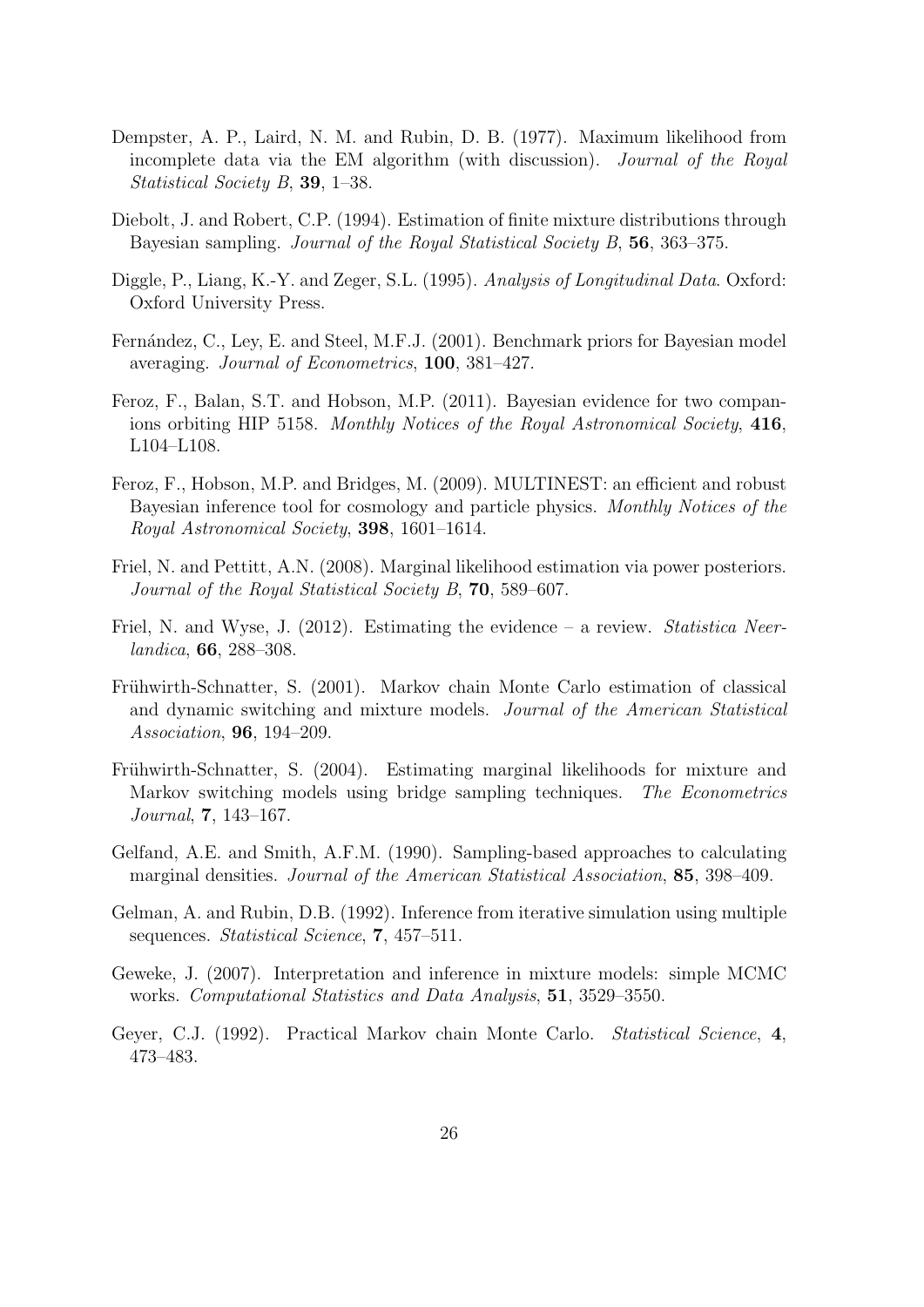- Ghosh, J. and Clyde, M.A. (2011). Rao-Blackwellization for Bayesian variable selection and model averaging in linear and binary regression: a novel data augmentation approach. Journal of the American Statistical Association, 106, 1041–1052.
- Gilks, W.R. and Roberts, G.O. (1996). Strategies for improving MCMC. In Markov Chain Monte Carlo in Practice, 6, eds. W.R. Gilks, S. Richardson and D.J. Spiegelhalter, London: Chapman & Hall\CRC, pp. 89–114.
- Green, P.J. (1995). Reversible jump Markov chain Monte Carlo computation and Bayesian model determination. Biometrika, 82, 711–732.
- Grün, B. (2011). bayesmix: Bayesian Mixture Models with JAGS. Available at http://cran.r-project.org/web/packages/bayesmix/index.html.
- Kass, R.E. and Raftery, A.E. (1995). Bayes factors and model uncertainty. Journal of the American Statistical Association, 90, 773–795.
- Lewis, S.M. and Raftery, A.E. (1997). Estimating Bayes factors via posterior simulation with the Laplace-Metropolis estimator. Journal of the American Statistical Association, 92, 648–655.
- Marin, J.-M., Mengersen, K. and Robert, C. (2005). Bayesian modelling and inference on mixtures of distributions. In Handbook of Statistics, vol. 25, eds. C. Rao and D. Dey, New York: Elsevier, pp. 459–507.
- Marin, J.-M and Robert, C.P. (2008). Approximating the marginal likelihood in mixture models. *Bulletin of the Indian Chapter of ISBA*,  $V(1)$ , 2–7; also available as arXiv0804.2414.
- Meng, X.-L. and Wong, W.H. (1996). Simulating ratios of normalizing constants via a simple identity: a theoretical exploration. Statistica Sinica, 6, 831–860.
- Minka, T.P. (2001). Expectation propagation for approximate Bayesian inference. Uncertainty in Artificial Intelligence, 17, 362–369.
- Montgomery, D.C., Peck, E.A. and Vining, G.G. (2001). Introduction to Linear Regression Analysis. New York: John Wiley.
- Neal, R.M. (1998). Erroneous results in 'Marginal likelihood from the Gibbs output'. Available at http://www.cs.utoronto.ca/radford/radford@stat.utoronto.ca.
- Neal, R.M. (2001). Annealed importance sampling. Statistics and Computing, 11, 125–139.
- Newey, W. K. and West, K. D. (1987). A simple positive semi-definite heteroskedasticity and autocorrelation consistent covariance matrix. Econometrica, 55, 703–708.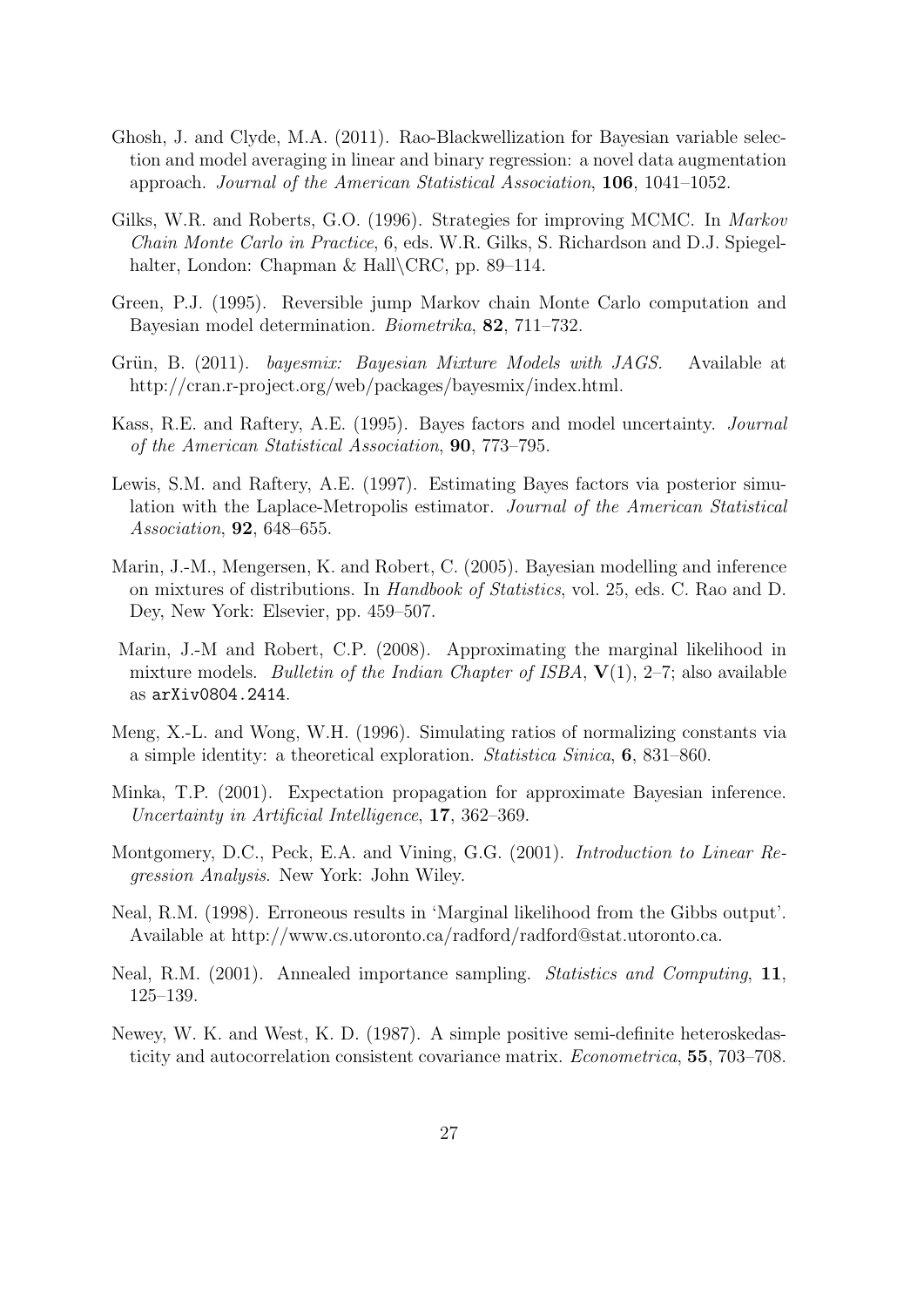- Newton, M.A. and Raftery, A.E. (1994). Approximate Bayesian inference with the weighted likelihood bootstrap. Journal of the Royal Statistical Society B, 56, 3-48.
- Ntzoufras, I., Katsis, A. and Karlis, D. (2005). Bayesian assessment of the distribution of insurance claim counts using reversible jump MCMC. North American Actuarial Journal, 9, 90–108.
- Oh, M.-S. (1999). Estimation of posterior density functions from a posterior sample. Computational Statistics and Data Analysis, 29, 411–427.
- Parise, S. and Welling, M. (2007). Bayesian model scoring in Markov random fields. In Advances in Neural Information Processing Systems, 19, eds. B. Schölkopf, J. Platt and T. Hoffman, Cambridge, MA: MIT Press, pp. 1073–1080.
- Postman, M., Huchra, J.P. and Geller, M.J. (1986). Probes of large-scale structures in the Corona Borealis region. The Astronomical Journal, 92, 1238–1247.
- Raftery, A.E., Newton, M.A., Satagopan, J.M. and Krivitsky, P.N. (2007). Estimating the integrated likelihood via posterior simulation using the harmonic mean identity. In Bayesian Statistics, 8, eds. J.M. Bernando, M.J. Bayarri, J.O. Berger, A.P. Dawid, D. Heckerman, A.F.M. Smith and M. West, Oxford, U.K.: Oxford University Press, pp. 1–45.
- Robert, C. P. and Mengersen, K. L. (1999). Reparameterization issues in mixture modelling and their bearing on MCMC algorithms. Computational Statistics and Data Analysis, 29, 325–343.
- Rue, H., Martino, S. and Chopin, N. (2009). Approximate Bayesian inference for latent Gaussian models by using integrated nested Laplace approximations (with discussion). *Journal of the Royal Statistical Society B*, **71**, 319–92.
- Scott, D.W. (1992). Multivariate Density Estimation. New York: John Wiley.
- Skilling, J. (2006). Nested sampling for general Bayesian computation. Bayesian Analysis, 1, 833–860.
- Spiegelhalter, D., Thomas, A., Best, N. and Lunn, D. (2003). WinBUGS User Manual, Version 1.4. UK: MRC Biostatistics Unit, Institute of Public Health and Department of Epidemiology and Public Health, Imperial College School of Medicine. Available at http://www.mrc-bsu.cam.ac.uk/bugs/winbugs/manual14.pdf
- Steele, R.J., Raftery, A.E. and Emond, M.J. (2006). Computing normalizing constants for finite mixture models via incremental mixture importance sampling. Journal of Computational and Graphical Statistics, 15, 712–734.
- Tanner, M.A. and Wong, W. (1987). The calculation of posterior distributions by data augmentation (with discussion). Journal of the American Statistical Association, 82, 528–550.